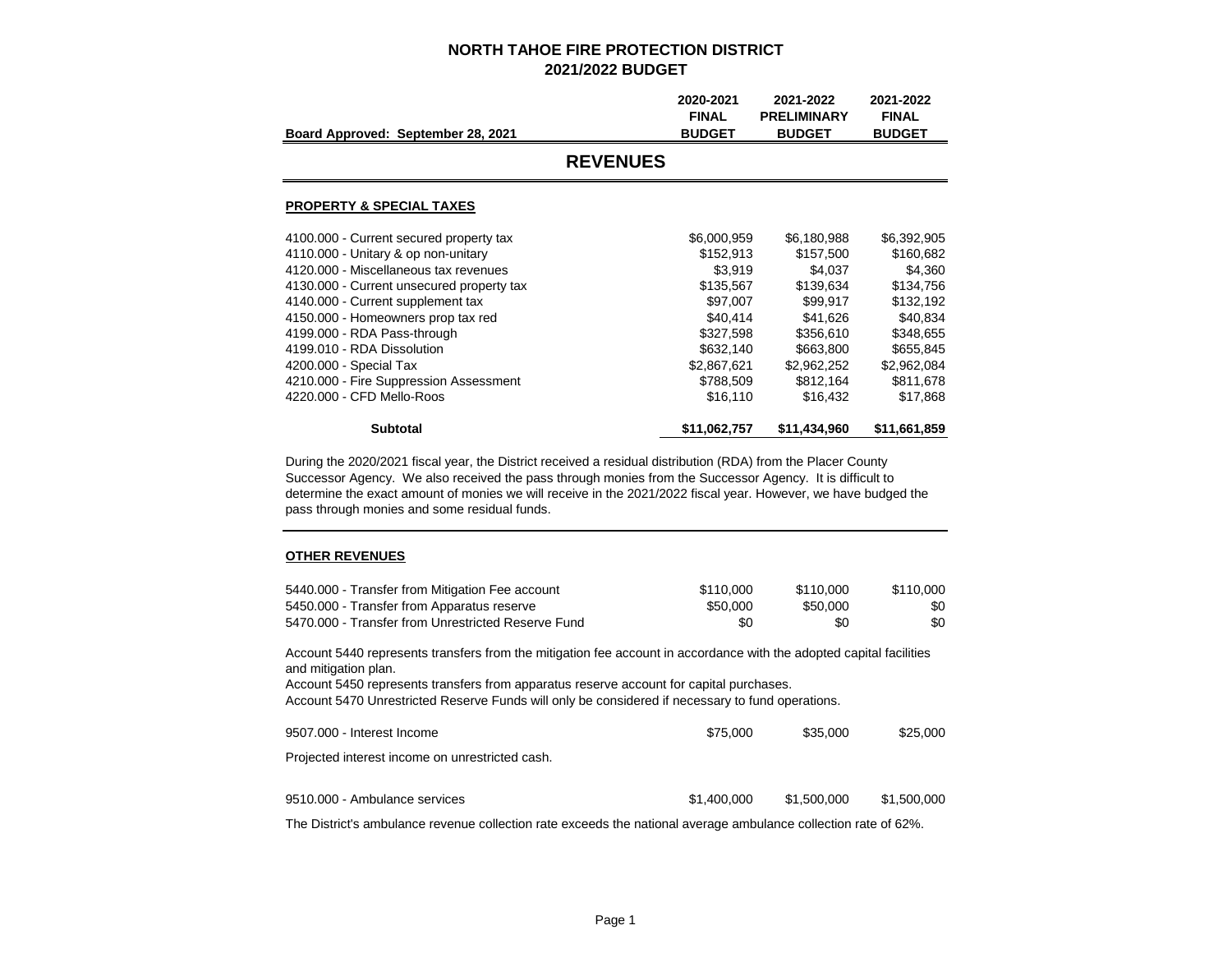|                                    | 2020-2021     | 2021-2022          | 2021-2022     |
|------------------------------------|---------------|--------------------|---------------|
|                                    | <b>FINAL</b>  | <b>PRELIMINARY</b> | <b>FINAL</b>  |
| Board Approved: September 28, 2021 | <b>BUDGET</b> | <b>BUDGET</b>      | <b>BUDGET</b> |
|                                    |               |                    |               |
| 9510.010 - GEMT                    | \$90,000      | \$90,000           | \$90,000      |
| 9510.010 - GEMT Overpayment        | $-$ \$50.000  | $-$ \$50.000       | -\$50.000     |
| 9510.020 - IGT                     | \$199.985     | \$183.074          | \$65,838      |

GEMT & IGT funds are Federal funds reimbursed to the District through the State of California for Medi-care/Medical ambulance transports.

| 9513.010 | CalFire - Evacuation Guide                     | \$0       | \$0       | \$8.500   |
|----------|------------------------------------------------|-----------|-----------|-----------|
| 9513.025 | Homeland Security Grant - Drone                | \$20,000  | \$20,000  | \$20,000  |
| 9513.034 | <b>FEMA Fire Prevention &amp; Safety Grant</b> | \$0       | \$0       | \$122,022 |
| 9515.003 | <b>FEMA Fuels Reduction</b>                    | \$171.075 | \$346,500 | \$346,500 |
| 9515,008 | SNPLMA R16 - CTC Hazardous Fuels               | \$4.936   | \$5.500   | \$5.500   |
| 9515.010 | SNPLMA R15 - Hazardous Fuels                   | \$131,000 | \$90,000  | \$90,000  |
| 9515.016 | SNPLMA R16 - Fire Adapted Communities (FAC)    | \$332.123 | \$303.720 | \$303.720 |
| 9515.017 | SNPLMA R16 - PTEIR - BLM                       | \$29.349  | \$37,400  | \$37,400  |
| 9519.002 | CA Fire Safe Council - Preparedness Grant      | \$0       | \$3,000   | \$1.046   |

revenues for the intended purposes and are directly off-set by expenditure accounts for the Forest Fuels Program. These grant monies are used to fund the Chipping Program, Defensible Space Inspections and fuels reduction projects.

Some of these accounts represent fuels reductions grants from State and Federal sources. They are restricted

| 9520.000 - Alpine Meadows contract              | \$619,252 | \$619,252 | \$623.228 |
|-------------------------------------------------|-----------|-----------|-----------|
| 9520.010 - Alpine Meadows Fire Fuels Management | \$10,000  | \$12.500  | \$12,500  |

This is on-going contract revenue from the Alpine Springs County Water District as a consequence of a 15 year agreement to staff the Alpine Meadows Station at least 150 days a year. As well as funds to assist with the Alpine Fire Fuels Management Program.

| 9521.000 - Meeks Bay Contract | \$1,236,769 | \$1,358,328 | \$1,359,729 |
|-------------------------------|-------------|-------------|-------------|
|                               |             |             |             |

Includes contract for Fire Management Services and safety personnel costs only to Meeks Bay Fire District.

| 9522.010 - NTPUD Contract                                                                                      | \$16,833  | \$8,025   | \$8,025   |
|----------------------------------------------------------------------------------------------------------------|-----------|-----------|-----------|
| The District has negotiated a contract with NTPUD to provide Forest Management/Fuels Reduction Services        |           |           |           |
| 9523.000 - NV Fire Safe Council                                                                                | \$44,818  | \$0       | \$0       |
| Settlement in bankruptcy case for previous fiscal year grant expeditures                                       |           |           |           |
| 9524.010 - Verizon Contract                                                                                    | 0         | 0         | \$9,375   |
| The District has negotiated a contract that will provide payments for use of space to mount equipment          |           |           |           |
| 9525.000 - El Dorado County contract                                                                           | \$140,000 | \$140,000 | \$140,000 |
| The District has negotiated a new contract that will provide payments based on actual property taxes received. |           |           |           |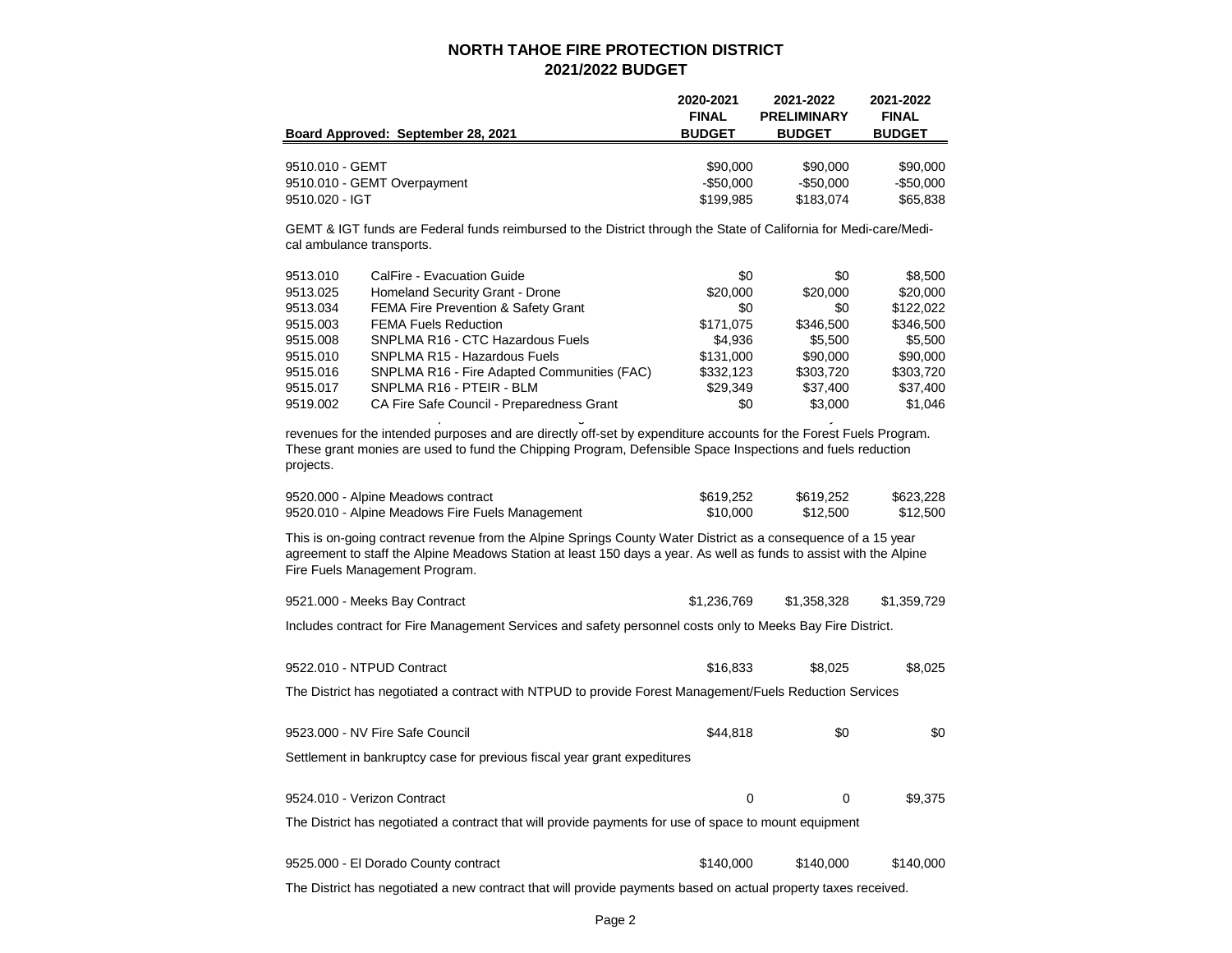| Board Approved: September 28, 2021                                                                                                                                                                                                                       | 2020-2021<br><b>FINAL</b><br><b>BUDGET</b>                            | 2021-2022<br><b>PRELIMINARY</b><br><b>BUDGET</b>                      | 2021-2022<br><b>FINAL</b><br><b>BUDGET</b>                            |
|----------------------------------------------------------------------------------------------------------------------------------------------------------------------------------------------------------------------------------------------------------|-----------------------------------------------------------------------|-----------------------------------------------------------------------|-----------------------------------------------------------------------|
| 9526.000 - Mitigation fees & fund transfer                                                                                                                                                                                                               | \$110,000                                                             | \$110,000                                                             | \$110,000                                                             |
| This is restricted revenue generated from new construction that mitigates new square footage.                                                                                                                                                            |                                                                       |                                                                       |                                                                       |
| 9536.000 - Prevention - tree removal permits                                                                                                                                                                                                             | \$5,000                                                               | \$5,000                                                               | \$5,000                                                               |
| This revenue is a result of a MOU with TRPA for tree marking.                                                                                                                                                                                            |                                                                       |                                                                       |                                                                       |
| 9537,000 - Plan Check Fees<br>9537.015 - Plan Check Fees - El Dorado County<br>9537.020 - Third Party Plan Check<br>9537.025 - STR Inspections - Placer County<br>9537.030 - VHR Inspections - El Dorado County<br>9537.050 - Third Party Investigations | \$115,000<br>\$12,500<br>\$15,000<br>\$140,000<br>\$70,000<br>\$6,000 | \$115,000<br>\$12,500<br>\$10,000<br>\$140,000<br>\$70,000<br>\$5,000 | \$115,000<br>\$12,500<br>\$10,000<br>\$140,000<br>\$70,000<br>\$6,000 |
| This is revenue from reports, plan review, construction inspections, VHR/STR inspections, and fire investigations<br>related to fire and life safety cost recovery fees for projects within our District boundaries, Alpine Meadows & Meeks              |                                                                       |                                                                       |                                                                       |
| 9538.000 - Report fees                                                                                                                                                                                                                                   | \$125                                                                 | \$100                                                                 | \$100                                                                 |
| 9539.000 - Sale of surplus equipment                                                                                                                                                                                                                     | \$10,000                                                              | \$10,000                                                              | \$10,000                                                              |
| 9540,000 - Cal Fire Lease                                                                                                                                                                                                                                | \$11,700                                                              | \$15,900                                                              | \$15,900                                                              |
| 9590.000 - Strike Teams                                                                                                                                                                                                                                  | \$800,000                                                             | \$908,786                                                             | \$994,346                                                             |
| This is revenue from "assistance for hire" agreements with State and Federal Forest agencies such as the California<br>Fire Assistance Agreement (CFAA) and other cooperative fire assistance agreements.                                                |                                                                       |                                                                       |                                                                       |
| 9595,000 - Donations                                                                                                                                                                                                                                     | \$500                                                                 | \$500                                                                 | \$500                                                                 |
| 9596.000 - Training Revenue                                                                                                                                                                                                                              | \$1,000                                                               | \$1,000                                                               | \$1,000                                                               |
| This is revenue generated by NTFPD led courses as well as working with neighboring agencies to assist in training<br>their emplolyees                                                                                                                    |                                                                       |                                                                       |                                                                       |
| 9597.000 - Miscellaneous Revenue<br>9597.001 - Prior Year Carry Forward                                                                                                                                                                                  | \$2,000<br>\$0                                                        | \$2,000<br>\$0                                                        | \$2,000<br>\$0                                                        |
| 9597.006 - Meeks Bay Cost Share                                                                                                                                                                                                                          | \$156,341                                                             | \$153,085                                                             | \$197,384                                                             |
| <b>Subtotal</b>                                                                                                                                                                                                                                          | \$6,086,306                                                           | \$6,421,170                                                           | \$6,518,113                                                           |
| <b>REVENUES ACCOUNT TOTAL</b>                                                                                                                                                                                                                            | \$17,149,063                                                          | \$17,856,130                                                          | \$18,179,972                                                          |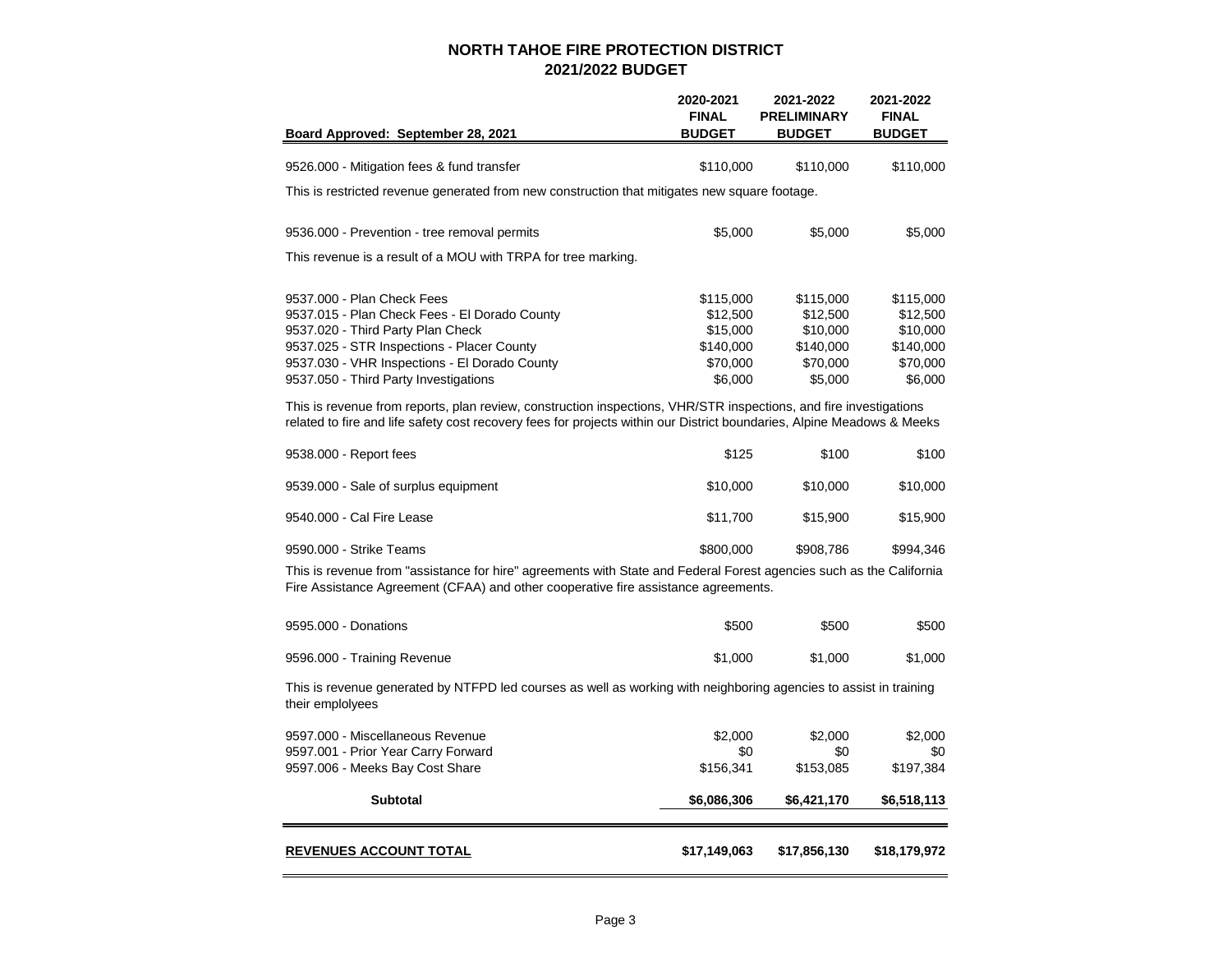|                                                  | 2020-2021     | 2021-2022          | 2021-2022     |
|--------------------------------------------------|---------------|--------------------|---------------|
|                                                  | <b>FINAL</b>  | <b>PRELIMINARY</b> | <b>FINAL</b>  |
| Board Approved: September 28, 2021               | <b>BUDGET</b> | <b>BUDGET</b>      | <b>BUDGET</b> |
| <b>EXPENSES</b>                                  |               |                    |               |
| <b>PERSONNEL COSTS</b>                           |               |                    |               |
| 7010.000 SALARIES FULL TIME                      |               |                    |               |
| SHIFT EMPLOYEES                                  |               |                    |               |
| 3 Battalion Chiefs                               | \$476,446     | \$466,572          | \$466,572     |
| 12 Captains                                      | \$1,503,534   | \$1,537,737        | \$1,545,473   |
| 14 Engineers                                     | \$1,533,466   | \$1,586,673        | \$1,475,109   |
| 19 Firefighters                                  | \$1,823,626   | \$1,804,230        | \$1,804,230   |
| Subtotal                                         | \$5,337,072   | \$5,395,212        | \$5,291,384   |
| 40-HOUR EMPLOYEES                                |               |                    |               |
| 1.33 Fire Chiefs                                 | \$199,717     | \$287,306          | \$287,306     |
| 0 Assistant Chief                                | \$122,593     | \$0                | \$0           |
| 3 Division Heads (Chiefs & Director)             | \$364.052     | \$527,358          | \$527,358     |
| 3 Administrative personnel                       | \$220,210     | \$226,747          | \$226,747     |
| 1 PIO                                            | \$67,792      | \$71,195           | \$71,195      |
| 4 Fire Prevention personnel                      | \$263,705     | \$272,973          | \$284,058     |
| 2 Fleet & Facilities personnel                   | \$175,152     | \$165,451          | \$165,451     |
| Subtotal                                         | \$1,413,221   | \$1,551,030        | \$1,562,115   |
| Vacation payout - all personnel                  | \$100,000     | \$115,000          | \$150,000     |
| <b>7010.000 SALARIES FULL TIME ACCOUNT TOTAL</b> | \$6,850,293   | \$7,061,242        | \$7,003,499   |

Full time salaries account for both line staff and 40-hour employees. This account also funds vacation and CTO payout for employees exceeding maximum accrual or leaving District service.

| \$100,000<br>\$20,000<br>\$175,000 |
|------------------------------------|
|                                    |
|                                    |
|                                    |
| \$600,000                          |
| \$400,000                          |
|                                    |
|                                    |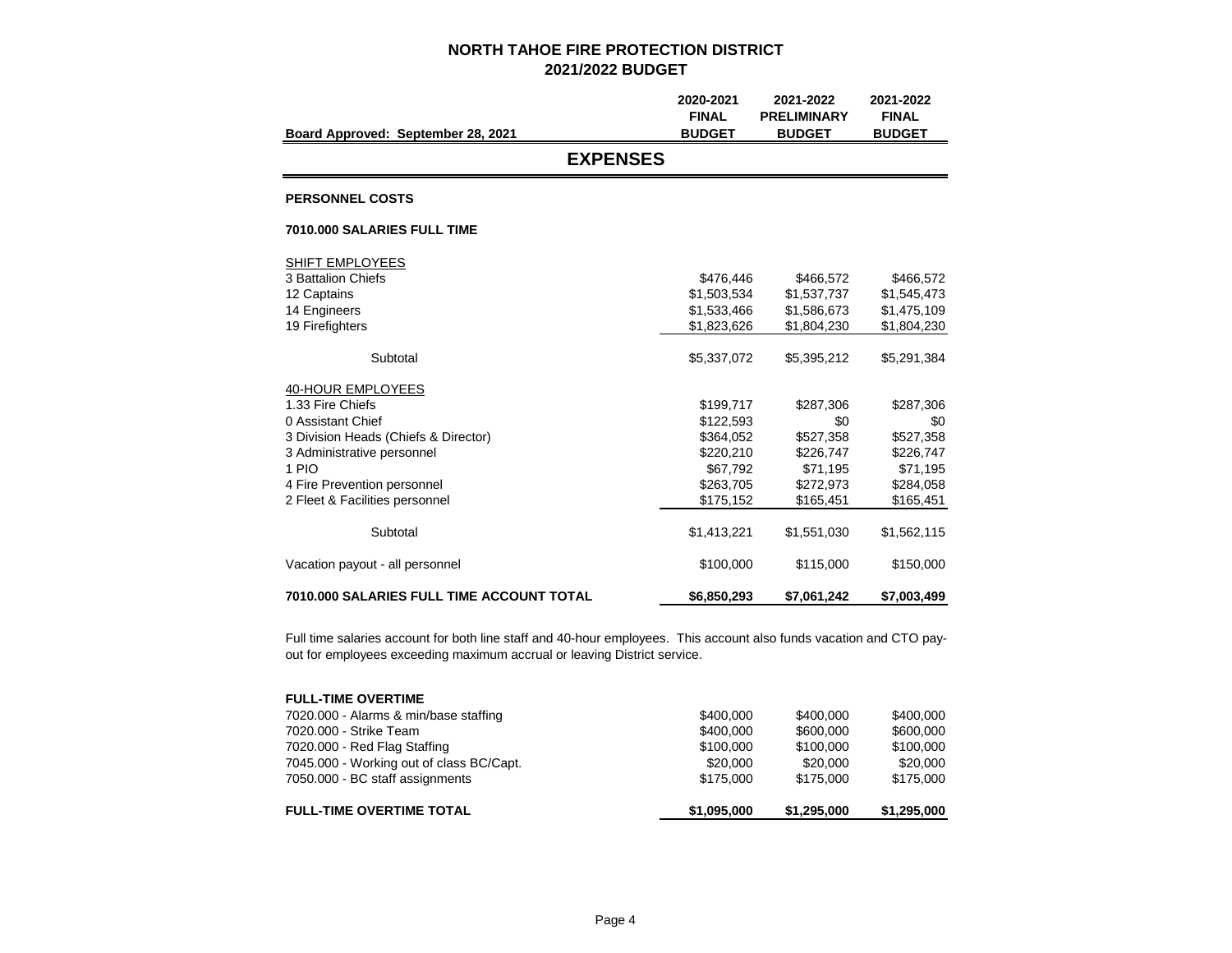|                                                    | 2020-2021<br><b>FINAL</b> | 2021-2022<br><b>PRELIMINARY</b> | 2021-2022<br><b>FINAL</b> |
|----------------------------------------------------|---------------------------|---------------------------------|---------------------------|
| Board Approved: September 28, 2021                 | <b>BUDGET</b>             | <b>BUDGET</b>                   | <b>BUDGET</b>             |
|                                                    |                           |                                 |                           |
| <b>SALARIES PART-TIME</b>                          |                           |                                 |                           |
| 7120.000 - Alarms & Coverage                       | \$5,000                   | \$5,000                         | \$5,000                   |
| 7160,000 - Facilities                              | \$0                       | \$0                             | \$0                       |
| 7170.000 - Fire Prevention                         | \$51,266                  | \$56,258                        | \$56,258                  |
| 7180.000 - Fleet Maintenance                       | \$21,575                  | \$22,216                        | \$22,216                  |
| <b>SALARIES PART-TIME TOTAL</b>                    | \$77,841                  | \$83,474                        | \$83,474                  |
|                                                    |                           |                                 |                           |
| 7199.000 SALARIES ADJUSTMENTS                      |                           |                                 |                           |
| 7199.010 - Strike Team wages                       | $-$400,000$               | $-$ \$600,000                   | $-$ \$600,000             |
| 7199.025 - Grant Wages                             | $-$190,317$               | $-$204,245$                     | $-$204,245$               |
|                                                    | $-$590,317$               | $-$804,245$                     | $-$804,245$               |
| <b>7201.000 PUBLIC EMPLOYEES RETIREMENT SYSTEM</b> |                           |                                 |                           |
| Safety Employees (Tier I)                          | \$1,495,954               | \$1,705,799                     | \$1,680,496               |
| Safety Employees (Tier II)                         | \$369.900                 | \$309.079                       | \$309,079                 |
| Safety Employees (Tier III)                        | \$286,962                 | \$339,560                       | \$339,560                 |
| Miscellaneous Employees (Tier I)                   | \$98,739                  | \$101,129                       | \$101,129                 |
| Miscellaneous Employee (Tier II)                   | \$51,425                  | \$54,011                        | \$54,011                  |
| Miscellaneous Employee (Tier III)                  | \$46,586                  | \$45,709                        | \$46,550                  |
| PTP PERS miscellaneous (Tier III)                  | \$1,888                   | \$0                             | \$0                       |
| <b>PERS ACCOUNT TOTAL</b>                          | \$2,351,454               | \$2,555,287                     | \$2,530,825               |
| <b>TOTAL SALARIES AND WAGES</b>                    | \$9,784,271               | \$10,190,758                    | \$10,108,553              |

The NTFPD PERS contribution rate for Tier I Safety employees for fiscal year 2021/2022 is 24.37%. Tier I Safety employees PERS contribution rate totals 11%, which includes 2% of the employers contribution.

The NTFPD PERS contribution rate for Tier II Safety employees for fiscal year 2021/2022 is 22.29%. Tier II Safety employees PERS contribution rate totals 11%, which includes 2% of the employers contribution.

The NTFPD PERS contribution rate for Tier III Safety employees for fiscal year 2021/2022 is 13.13%. Tier III Safety employees contribution rate is 13%.

The District no longer has any active Tier I Miscellaneous employees.

The NTFPD PERS contribution rate for Tier II Miscellaneous employees for fiscal year 2021/2022 is 15.3%. Tier II Miscellaneous employees contribution rate is 8%.

The NTFPD PERS contribution rate for Tier III Miscellaneous employees for fiscal year 2021/2022 is 7.59%. Tier III Miscellaneous employees contribution rate is 6.75%.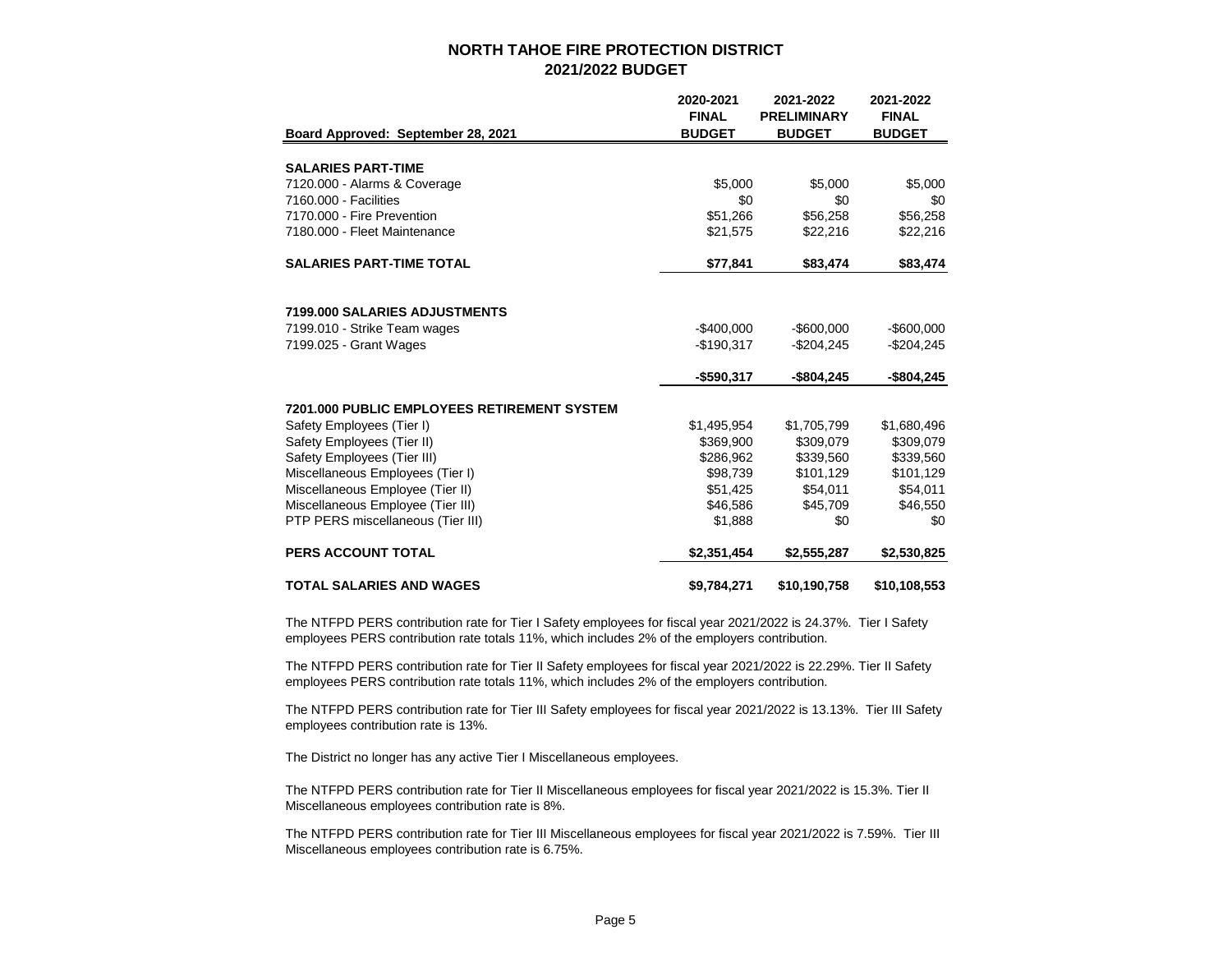|                                    | 2020-2021     | 2021-2022          | 2021-2022     |
|------------------------------------|---------------|--------------------|---------------|
|                                    | <b>FINAL</b>  | <b>PRELIMINARY</b> | <b>FINAL</b>  |
| Board Approved: September 28, 2021 | <b>BUDGET</b> | <b>BUDGET</b>      | <b>BUDGET</b> |

PERS bills the District directly for the cost of the unfunded liability. For Safety personnel the annual cost of the unfunded liability is \$1,190,241 and Miscellaneous personnel the cost is \$107,230.

The District's retirement program with Cal PERS includes part-time & seasonal employees that have met the PERS participation requirements. Part-time and Seasonal employees who are eligible for PERS pay a portion of the PERS contribution in the same manner as full time employees.

#### **GROUP INSURANCE**

| <b>GROUP INSURANCE TOTAL</b>               | \$2,575,485 | \$2,640,023 | \$2,594,914 |
|--------------------------------------------|-------------|-------------|-------------|
| 7390.000 - Workers' Compensation Insurance | \$505.138   | \$489.425   | \$500.612   |
| 7380.000 - LIFE, AD&D & LTD                | \$26,406    | \$26,015    | \$26,905    |
| 7370.000 - EMPLOYEE ASSISTANCE PROGRAM     | \$3.284     | \$3.393     | \$3,393     |
| 7360.000 - VISION                          | \$14.627    | \$15,382    | \$15.119    |
| 7350.000 - DENTAL                          | \$102.908   | \$108.997   | \$107.099   |
| 7340.000 - MEDICAL - retired - PERS        | \$101.616   | \$103.740   | \$105.097   |
| 7330.000 - MEDICAL - retired - MERP        | \$352.452   | \$370,101   | \$364,992   |
| 7320.000 - MEDICAL - active - PERS         | \$1.469.054 | \$1.522,970 | \$1,471,697 |

Medical insurance is fully paid for full-time employees and their families. Partial payments are also made for retirees and eligible dependents. This budget category also accounts for dental and vision coverage, the employee assistance program, life, accidental death and long-term disability insurance and workers' compensation insurance.

| <b>PAYROLL TAX LIABILITY TOTAL</b>                           | \$132.015 | \$139,094 | \$138.257 |
|--------------------------------------------------------------|-----------|-----------|-----------|
| <b>Social Security</b>                                       | \$0       | \$3.488   | \$3.488   |
| Medicare                                                     | \$116.335 | \$122,376 | \$121.539 |
| State Unemployment Insurance (SUI) & Employment Training Tax | \$15,680  | \$13,230  | \$13.230  |
| 7400,000 PAYROLL TAX LIABILITY                               |           |           |           |

This category funds the Medicare portion of Social Security, Unemployment Insurance & Employment Training Tax. Seasonal & Part-time employees that are not eligible for Cal PERS are also subject to Social Security.

| <b>GASB 75 COMPLIANCE PLAN</b><br>7500.000 - GASB 75 compliance plan | \$50,000     | \$50,000     | \$50,000     |
|----------------------------------------------------------------------|--------------|--------------|--------------|
| <b>GASB 75 COMPLIANCE PLAN TOTAL</b>                                 | \$50,000     | \$50,000     | \$50,000     |
| TOTAL PERSONNEL SALARIES AND BENEFITS                                | \$12,541,772 | \$13,019,875 | \$12,891,724 |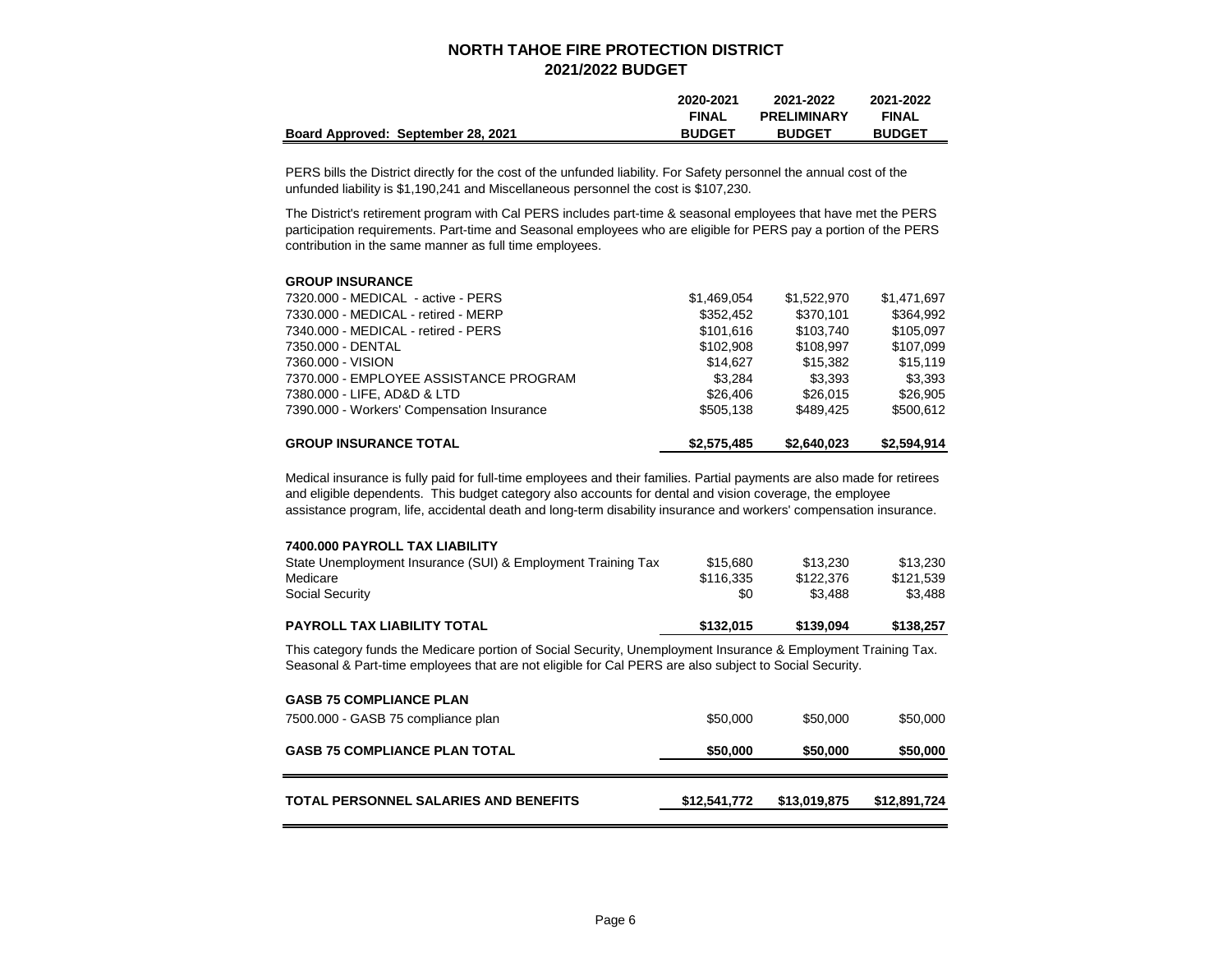| Board Approved: September 28, 2021                       | 2020-2021<br><b>FINAL</b><br><b>BUDGET</b> | 2021-2022<br><b>PRELIMINARY</b><br><b>BUDGET</b> | 2021-2022<br><b>FINAL</b><br><b>BUDGET</b> |
|----------------------------------------------------------|--------------------------------------------|--------------------------------------------------|--------------------------------------------|
| <b>SERVICES &amp; SUPPLIES</b>                           |                                            |                                                  |                                            |
| <b>CLOTHING</b>                                          |                                            |                                                  |                                            |
| 8011.000 - Uniform allowance, full time employees        | \$40,000                                   | \$40,000                                         | \$40,000                                   |
| 8012.000 - Badges, belts, name tags, patches, car plates | \$3,500                                    | \$4.200                                          | \$4,200                                    |
| 8014.000 - PTP uniforms                                  | \$800                                      | \$700                                            | \$700                                      |
| 8015.000 - Class A uniforms                              | \$8,500                                    | \$6,500                                          | \$6,500                                    |
| 8017.000 - Safety Boots (stn. wildland, winter)          | \$4.375                                    | \$4.475                                          | \$4,475                                    |
| 8018.000 - Outerwear (jackets, snow pants, gloves)       | \$6,000                                    | \$6,000                                          | \$6,000                                    |
| <b>CLOTHING TOTAL</b>                                    | \$63,175                                   | \$61,875                                         | \$61,875                                   |

This account covers the \$750 per employee uniform allowance for full-time employees and other uniform requirements not a part of another program.

| <b>SAFETY CLOTHING - STRUCTURE</b>       |          |          |          |
|------------------------------------------|----------|----------|----------|
| 8021.000 - Helmets                       | \$3,000  | \$3.600  | \$3,600  |
| 8022.000 - Turnouts                      | \$42,000 | \$30,000 | \$30,000 |
| 8023,000 - Turnout boots                 | \$500    | \$500    | \$500    |
| 8024.000 - Gloves                        | \$1,000  | \$1,000  | \$1,000  |
| 8025.000 - Hoods, suspenders, shields    | \$1.500  | \$2,000  | \$2,000  |
| 8026.000 - Flashlights                   | \$1,000  | \$1,000  | \$1,000  |
| 8028.000 - Repairs                       | \$3,000  | \$4,000  | \$4,000  |
| 8029.000 - Ballistic Protection          | \$10,500 | \$2,000  | \$2,000  |
| <b>SAFETY CLOTHING - STRUCTURE TOTAL</b> | \$62,500 | \$44,100 | \$44,100 |

These accounts cover expenses related to personal protective equipment (PPE) for all emergencies except vegetation fires. The District has been on a 10 year replacement program for turn-outs with PBI and Kevlar material.

| <b>SAFETY CLOTHING - WILDLAND</b>       |          |          |          |
|-----------------------------------------|----------|----------|----------|
| 8033.000 - Shirts, pants                | \$3,000  | \$1,500  | \$1,500  |
| 8034.000 - Shelters                     | \$3,500  | \$2,000  | \$2,000  |
| 8035.000 - Gloves, hose packs, chaps    | \$1.500  | \$1,000  | \$1,000  |
| 8036.000 - Web gear                     | \$500    | \$500    | \$2,500  |
| 8037,000 - Helmets                      | \$500    | \$5,000  | \$5,000  |
| 8038.000 - Water/Meals                  | \$4,000  | \$2,500  | \$2,500  |
| 8039,000 - Pack Test                    | \$500    | \$500    | \$500    |
| <b>SAFETY CLOTHING - WILDLAND TOTAL</b> | \$13,500 | \$13,000 | \$15,000 |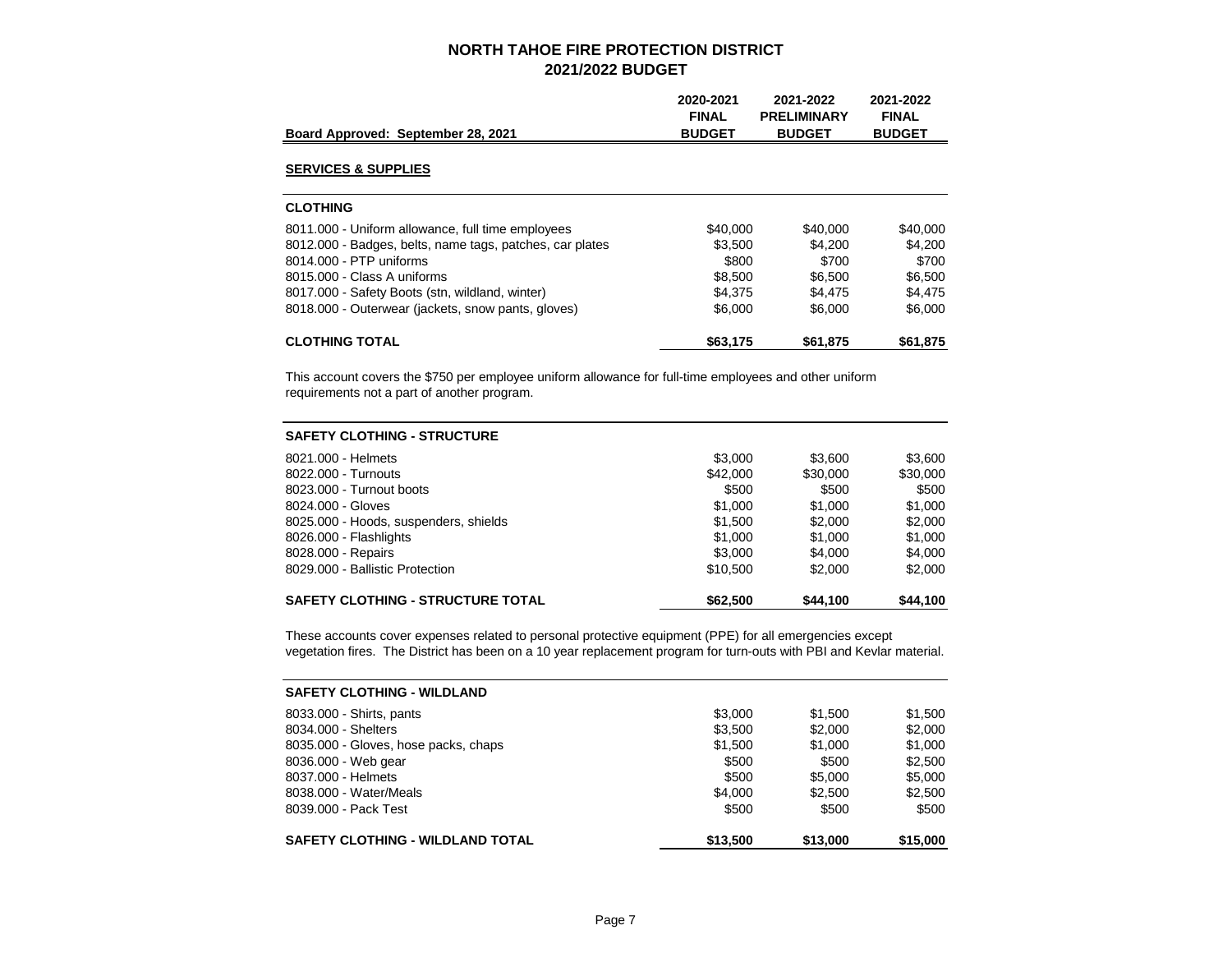|                                    | 2020-2021     | 2021-2022          | 2021-2022     |
|------------------------------------|---------------|--------------------|---------------|
|                                    | <b>FINAL</b>  | <b>PRELIMINARY</b> | <b>FINAL</b>  |
| Board Approved: September 28, 2021 | <b>BUDGET</b> | <b>BUDGET</b>      | <b>BUDGET</b> |

This account funds PPE for wildland fires and ensures adequate inventories are available to replace damaged or worn out items and to outfit new employees.

| <b>COMMUNICATIONS</b>                             |          |          |          |
|---------------------------------------------------|----------|----------|----------|
| 8043.000 - Radio Repair                           | \$9,000  | \$9,000  | \$9,000  |
| 8044.000 - New /replacement radio/pager equipment | \$9,000  | \$9,000  | \$9,000  |
| 8044.010 - AM Transmitters                        | \$4,000  | \$0      | \$0      |
| 8045.000 - Radio/pager batteries                  | \$4,000  | \$4,000  | \$4,000  |
| 8046.000 - Radio software updates                 | \$250    | \$250    | \$250    |
| 8047.000 - Pager/Sat Phone service                | \$475    | \$475    | \$475    |
| 8048.000 - Cell phone service                     | \$30,000 | \$35,000 | \$35,000 |
| 8048.010 - Cell phone equip & supplies            | \$1,250  | \$2,250  | \$2,250  |
| 8049.020 - Radio licenses                         | \$250    | \$0      | \$0      |
| <b>COMMUNICATIONS TOTAL</b>                       | \$58,225 | \$59,975 | \$59,975 |
| <b>COMPUTER SYSTEMS</b>                           |          |          |          |
| 8051.000 - Hardware                               |          |          |          |
| 8051.010 Computers                                | \$12,500 | \$12,500 | \$12,500 |
| 8051.012 Mobile Equipment (MDT)                   | \$18,000 | \$4,000  | \$51,800 |
| 8051.014 Printers                                 | \$1,500  | \$800    | \$800    |
| 8051.040 Cables, keyboards, mouse, hardware       | \$1,300  | \$1,200  | \$1,200  |
| 8051,070 Routers and Switches                     | \$1,200  | \$750    | \$15,000 |
| 8051.075 Monitors                                 | \$800    | \$750    | \$750    |
| <b>Hardware Total</b>                             | \$35,300 | \$20,000 | \$82,050 |
| 8052.000 - Software                               |          |          |          |
| 8052.015 Office 365                               | \$5,400  | \$6,250  | \$6,250  |
| 8052.030 Cougar Mountain                          | \$3,700  | \$3,700  | \$3,700  |
| 8052.040 Code 42 Software                         | \$360    | \$360    | \$360    |
| 8052.041 Apparatus Maintenance Software           | \$4,000  | \$4,000  | \$4,000  |
| 8052.042 Other Services                           | \$2,623  | \$4,050  | \$4,050  |
| 8052.055 Plan Check Software                      | \$5,255  | \$5,500  | \$5,500  |
| 8052.070 Records Management Systems NFIRS         | \$4,306  | \$4,306  | \$4,435  |
| 8052.076 Incident View                            | \$11,820 | \$11,820 | \$11,820 |
| 8052.077 CAD Interface                            | \$5,000  | \$5,000  | \$5,000  |
| 8052.082 AVG Managed Workplace                    | \$12,000 | \$12,000 | \$12,000 |
| 8052.084 Infinitely Virtual (server/data)         | \$16,000 | \$16,000 | \$16,000 |
| 8052.090 Staffing Program                         | \$3,975  | \$4,500  | \$4,500  |
| 8052.100 Lexipol Subscription                     | \$6,840  | \$6,840  | \$7,045  |
| 8052.105 Training Software                        | \$6,523  | \$6,750  | \$6,750  |
| 8052.110 Recruitment Software                     | \$0      | \$0      | \$4,277  |
| <b>Software Total</b>                             | \$87,802 | \$91,076 | \$95,687 |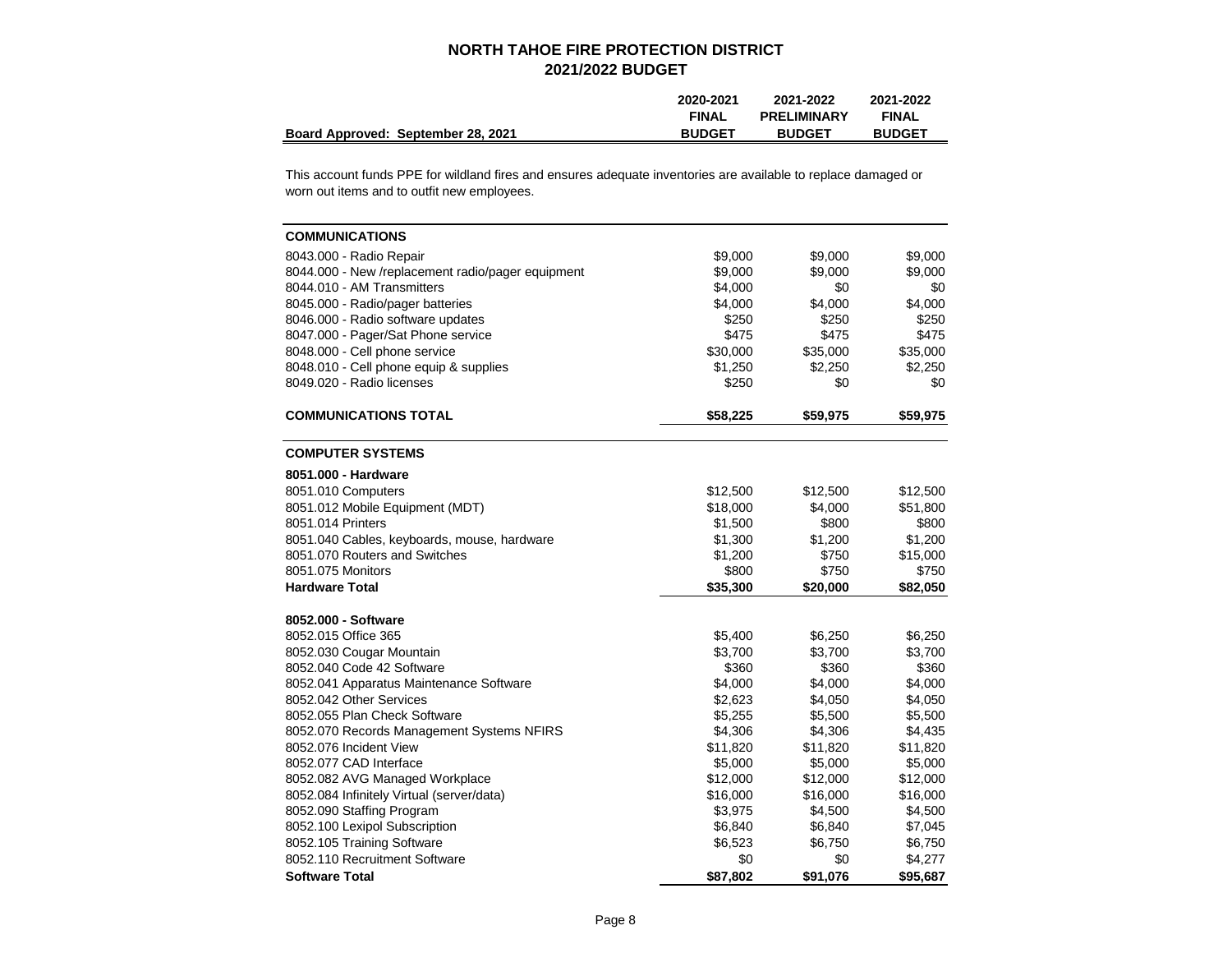| Board Approved: September 28, 2021     | 2020-2021<br><b>FINAL</b><br><b>BUDGET</b> | 2021-2022<br><b>PRELIMINARY</b><br><b>BUDGET</b> | 2021-2022<br><b>FINAL</b><br><b>BUDGET</b> |
|----------------------------------------|--------------------------------------------|--------------------------------------------------|--------------------------------------------|
|                                        |                                            |                                                  |                                            |
| 8053.010 - System maintenance          | \$50,000                                   | \$50,000                                         | \$50,000                                   |
| <b>COMPUTER SYSTEMS TOTAL</b>          | \$173,102                                  | \$161,076                                        | \$227,737                                  |
| <b>HOUSEHOLD EXPENSES</b>              |                                            |                                                  |                                            |
| 8061.000 - Station supplies            | \$11,000                                   | \$11,000                                         | \$11,000                                   |
| 8061.010 - Janitorial supplies         | \$5,000                                    | \$5,000                                          | \$5,000                                    |
| 8061.020 - Janitorial Service - Stn 51 | \$5,800                                    | \$5,800                                          | \$5,800                                    |
| <b>HOUSEHOLD EXPENSES TOTAL</b>        | \$21,800                                   | \$21,800                                         | \$21,800                                   |
| <b>FIRE EXTINGUISHERS</b>              |                                            |                                                  |                                            |
| 8071.000 - Service                     | \$3,000                                    | \$3,000                                          | \$3,000                                    |
| 8072.000 - Replacement                 | \$1,200                                    | \$1,200                                          | \$1,200                                    |
| <b>FIRE EXTINGUISHERS TOTAL</b>        | \$4,200                                    | \$4,200                                          | \$4,200                                    |
| 8077.000 - GENERAL LIABILITY INSURANCE | \$117,302                                  | \$125,513                                        | \$133,747                                  |

This is an estimate of the cost of the general liability insurance policy for the District.

#### **APPARATUS MAINTENANCE**

| 8081.022 | 1922 Seagraves I           | \$500   | \$500   | \$500   |
|----------|----------------------------|---------|---------|---------|
| 8081.052 | 1971 John Deere Loader     | \$1,500 | \$1,000 | \$1,000 |
| 8081.060 | 1999 Ford F-250 STL        | \$2,000 | \$250   | \$250   |
| 8081.065 | 2007 International III     | \$7.500 | \$5,000 | \$5,000 |
| 8081.071 | 2003 Spartan Pumper I      | \$7.500 | \$5,000 | \$5,000 |
| 8081.075 | 2004 Kenworth Water Tender | \$7,500 | \$5,000 | \$5,000 |
| 8081.076 | 2005 Ford Braun Ambulance  | \$1,500 | \$1,000 | \$1,000 |
| 8081.077 | 1997 International II- E56 | \$7,500 | \$5,000 | \$5,000 |
| 8081.078 | 2008 Ford F250             | \$3,000 | \$2,000 | \$2,000 |
| 8081.080 | 2008 Ford F-150 Stn 51     | \$3,000 | \$2,000 | \$2,000 |
| 8081.081 | 2008 Ford F-150 Stn 52     | \$3,000 | \$2,000 | \$2,000 |
| 8081.083 | 2006 Bauer Air Trailer     | \$1,000 | \$1,000 | \$1,000 |
| 8081.084 | 2005 DCA70 CAT gen Stn 51  | \$1,500 | \$1,000 | \$1,000 |
| 8081.085 | 2008 Ford Expedition B-5   | \$2,000 | \$1,000 | \$1,000 |
| 8081.086 | 2009 Ford Expedition       | \$2,000 | \$1,000 | \$1,000 |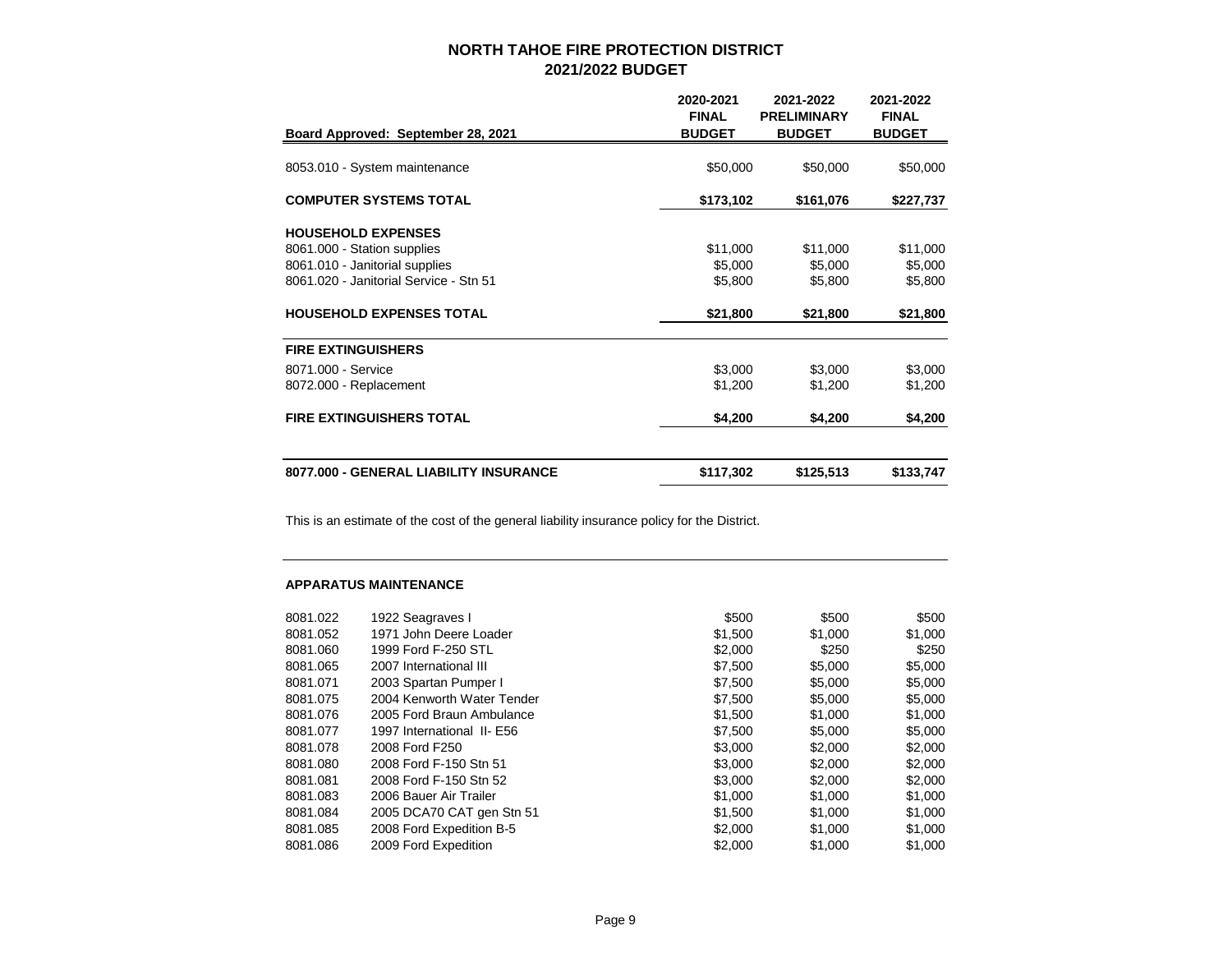|          |                                        | 2020-2021<br><b>FINAL</b> | 2021-2022<br><b>PRELIMINARY</b> | 2021-2022<br><b>FINAL</b> |
|----------|----------------------------------------|---------------------------|---------------------------------|---------------------------|
|          | Board Approved: September 28, 2021     | <b>BUDGET</b>             | <b>BUDGET</b>                   | <b>BUDGET</b>             |
| 8081.088 | 2011 Mechanic Vehicle                  | \$5,000                   | \$3,000                         | \$3,000                   |
| 8081.089 | 2011 Ford F350 Braun Ambulance         | \$6,500                   | \$3,000                         | \$3,000                   |
| 8081.090 | 2012 Ford F-350 Braun Ambulance        | \$0                       | \$3,000                         | \$3,000                   |
| 8081.091 | 2014 Ford F350 Braun Ambulance         | \$5,500                   | \$3,000                         | \$3,000                   |
| 8081.092 | 2014 KME Type I Engine                 | \$7,500                   | \$5,000                         | \$5,000                   |
| 8081.093 | 2014 KME Type I Engine                 | \$7,500                   | \$5,000                         | \$5,000                   |
| 8081.094 | 2014 Dodge Braun Ambulance             | \$5,000                   | \$3,000                         | \$3,000                   |
| 8081.095 | 2016 Dodge Braun Ambulance             | \$5,000                   | \$3,000                         | \$3,000                   |
| 8081.096 | 2016 Ford Interceptor (503)            | \$3,000                   | \$2,000                         | \$2,000                   |
| 8081.097 | 2016 Ford F-250                        | \$3,000                   | \$2,000                         | \$2,000                   |
| 8081.098 | 2016 Ford F-250                        | \$3,000                   | \$2,000                         | \$2,000                   |
| 8081.099 | 2016 KME Type I Engine                 | \$7,500                   | \$5,000                         | \$5,000                   |
| 8081.100 | 2018 Ford Interceptor (500)            | \$3,000                   | \$2,000                         | \$2,000                   |
| 8081.101 | 2018 Ford F-250 (502)                  | \$3,000                   | \$2,000                         | \$2,000                   |
| 8081.102 | 2017 Dodge Braun Ambulance             | \$5,000                   | \$3,000                         | \$3,000                   |
| 8081.103 | 2018 HME International Type III Engine | \$7,500                   | \$5,500                         | \$5,500                   |
| 8081.104 | 2018 Subaru Impreza                    | \$1,000                   | \$500                           | \$500                     |
| 8081.106 | 2019 Braun Ambulance                   | \$5,000                   | \$3,000                         | \$3,000                   |
| 8081.107 | 2019 Subaru Impreza                    | \$1,000                   | \$500                           | \$500                     |
| 8081.108 | 2020 Subaru Impreza                    | \$1,000                   | \$500                           | \$500                     |
| 8081.109 | 2021 Braun Ambulance                   | \$5,000                   | \$3,000                         | \$3,000                   |
| 8081.203 | 2004 Arrow Trailer                     | \$1,500                   | \$0                             | \$0                       |
| 8081.204 | 2006 Ford F450                         | \$3,000                   | \$2,000                         | \$2,000                   |
| 8081.205 | 2006 Carson Chip Trailer               | \$0                       | \$1,000                         | \$1,000                   |
| 8081.207 | 2001 Ford F350                         | \$3,000                   | \$2,000                         | \$2,000                   |
| 8081.208 | 2008 Ford F-450                        | \$3,000                   | \$2,000                         | \$2,000                   |
| 8081.209 | 1999 Ford F-150 STN53                  | \$750                     | \$250                           | \$250                     |
| 8081.210 | 1999 Ford F-150 Prevent                | \$750                     | \$250                           | \$250                     |
| 8081.212 | 2003 Chevy Tahoe                       | \$2,000                   | \$1,000                         | \$750                     |
| 8081.213 | 2008 Bandit Chipper                    | \$1,500                   | \$1,000                         | \$1,000                   |
| 8081.216 | Freightliner                           | \$500                     | \$250                           | \$500                     |
| 8081.217 | Chipper                                | \$2,000                   | \$1,000                         | \$1,000                   |
| 8081.247 | Snowmobile Trailer                     | \$750                     | \$500                           | \$500                     |
| 8081.248 | <b>PIO</b> Trailer                     | \$250                     | \$250                           | \$250                     |
| 8081.249 | <b>PIO</b> Trailer                     | \$250                     | \$250                           | \$250                     |
| 8081.252 | 1985 Cook Trailer                      | \$250                     | \$250                           | \$250                     |
| 8081.253 | 2011 Skidoo Snowmobile                 | \$500                     | \$500                           | \$500                     |
| 8081.254 | 2012 Skidoo Snowmobile                 | \$500                     | \$500                           | \$500                     |
| 8081.255 | <b>Two-Axle Tow Trailer</b>            | \$500                     | \$500                           | \$500                     |
| 8081.256 | Polaris Ranger                         | \$1,500                   | \$1,000                         | \$1,000                   |
| 8081.257 | <b>Utility Trailer for Ranger</b>      | \$250                     | \$250                           | \$250                     |
| 8081.258 | Snowmobile Sleigh                      | \$250                     | \$250                           | \$250                     |
| 8081.259 | <b>CAT Loader</b>                      | \$2,500                   | \$1,500                         | \$1,500                   |
| 8081.260 | Message Board                          | \$250                     | \$250                           | \$250                     |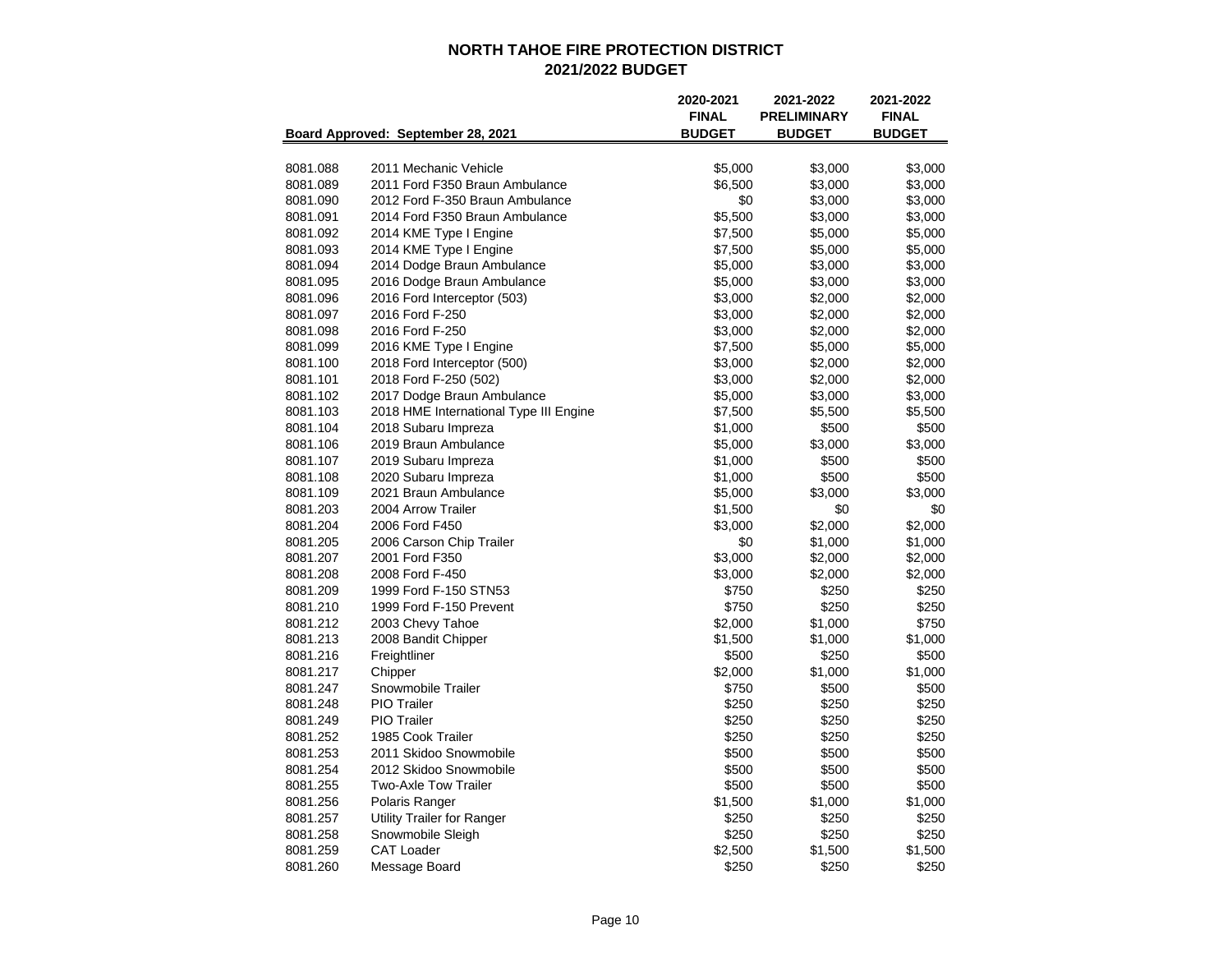|          |                                    | 2020-2021<br><b>FINAL</b> | 2021-2022<br><b>PRELIMINARY</b> | 2021-2022<br><b>FINAL</b> |
|----------|------------------------------------|---------------------------|---------------------------------|---------------------------|
|          | Board Approved: September 28, 2021 | <b>BUDGET</b>             | <b>BUDGET</b>                   | <b>BUDGET</b>             |
|          |                                    |                           |                                 |                           |
| 8081.261 | Message Board                      | \$250                     | \$250                           | \$250                     |
| 8081.262 | UTV                                | \$500                     | \$1,000                         | \$1,000                   |
| 8081.263 | <b>UTV Enclosed Trailer</b>        | \$500                     | \$500                           | \$500                     |
| 8081.264 | Message Board                      | \$500                     | \$250                           | \$250                     |
| 8081.998 | <b>Budget Adjustment</b>           | $-$79,500$                | \$0                             | \$0                       |
|          | <b>APPARATUS MAINTENANCE TOTAL</b> | \$89,000                  | \$110,500                       | \$110,500                 |

These accounts pay for maintenance on the District's apparatus.

#### **OTHER FLEET EXPENSES**

| \$500<br>\$2,000 | \$1,000<br>\$500<br>\$2,000 |
|------------------|-----------------------------|
|                  |                             |
|                  |                             |
| \$1,000          |                             |
| \$4,000          | \$3,000                     |
| \$2,500          | \$2,500                     |
| \$30,000         | \$33,000                    |
| \$45,000         | \$50,000                    |
| \$7,000          | \$7,000                     |
| \$4.400          | \$4,400                     |
| \$2,200          | \$2,200                     |
|                  |                             |

These accounts pay for the cost of the mechanic division, cost of diesel and gasoline, snow chains and generators.

| <b>OTHER EQUIPMENT MAINTENANCE</b>            |          |          |          |
|-----------------------------------------------|----------|----------|----------|
| 8102.000 - Outside repair                     | \$8,500  | \$2,000  | \$2,000  |
| 8103.000 - Small tools - maintenance & repair | \$1,000  | \$1,000  | \$1,000  |
| 8104.000 - Ladders testing                    | \$1,100  | \$1,100  | \$1,100  |
| 8106.000 - Hurst/Holmatro tool testing        | \$3,000  | \$3,000  | \$3,000  |
| 8107.000 - Pump testing                       | \$3,200  | \$3,200  | \$3,200  |
| 8108.000 - Hose testing                       | \$5,500  | \$8,000  | \$8,000  |
| OTHER EQUIPMENT MAINTENANCE TOTAL             | \$22,300 | \$18,300 | \$18,300 |

These accounts covers parts and testing of the District small tools and equipment, including the cost of outsourcing the testing of ladders, rescue tools, engine pumps and hose.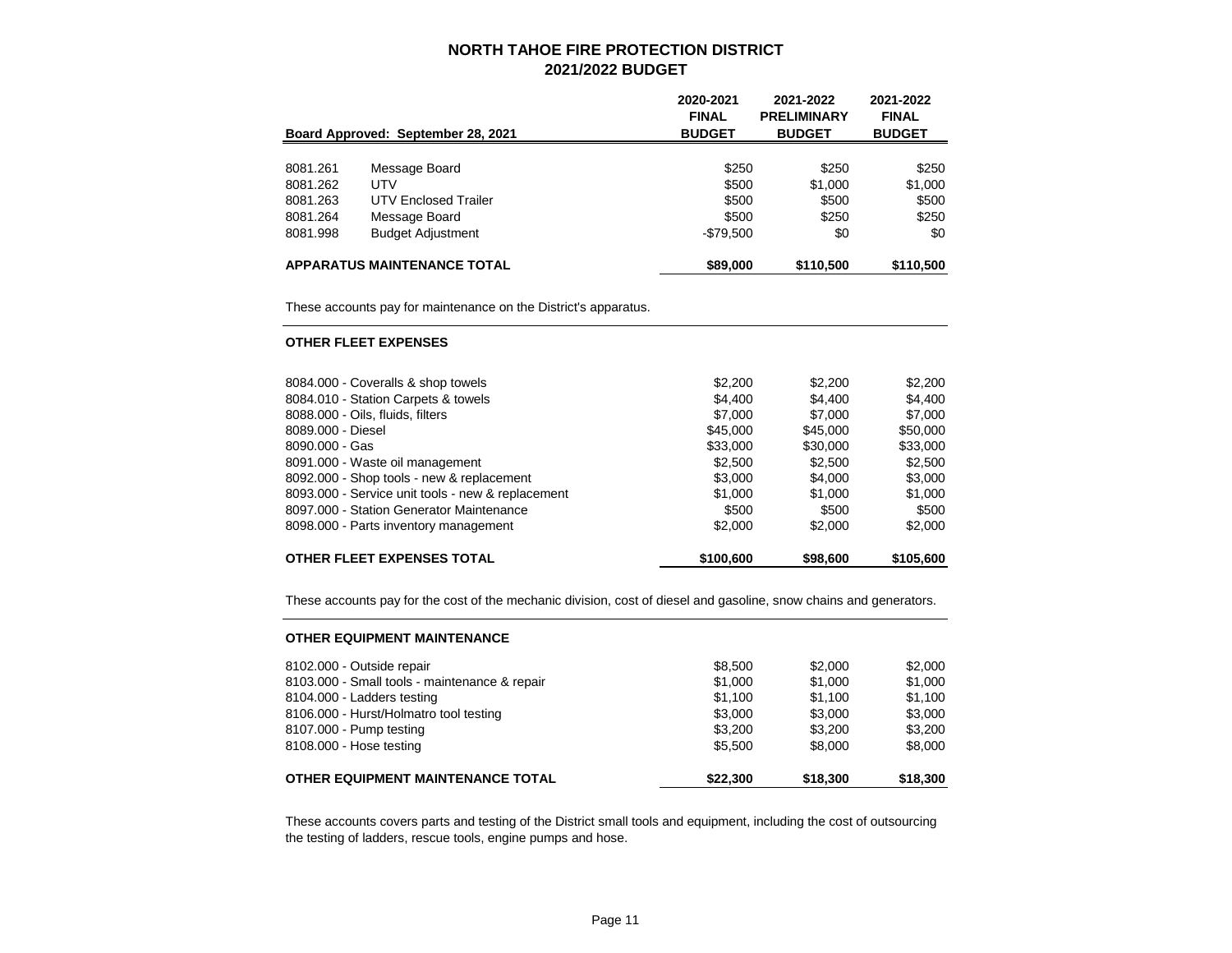|                                                           | 2020-2021     | 2021-2022          | 2021-2022     |
|-----------------------------------------------------------|---------------|--------------------|---------------|
|                                                           | <b>FINAL</b>  | <b>PRELIMINARY</b> | <b>FINAL</b>  |
| Board Approved: September 28, 2021                        | <b>BUDGET</b> | <b>BUDGET</b>      | <b>BUDGET</b> |
|                                                           |               |                    |               |
| <b>SCBA MAINTENANCE</b>                                   |               |                    |               |
| 8110.010 - SCBA Equipment Replacement                     | \$5,000       | \$2,300            | \$2,300       |
| 8111.000 - SCBA Testing                                   | \$7,050       | \$1,100            | \$1,100       |
| 8112.000 - SCBA parts & maintenance-New OSHA Requirements | \$4,050       | \$4,050            | \$4,050       |
| 8112.010 - SCBA fit testing                               | \$1,375       | \$1,375            | \$1,375       |
| 8113.000 - Compressor maintenance                         | \$4,040       | \$5,500            | \$5,500       |
| 8114.000 - Personal alert devices & batteries             | \$350         | \$250              | \$250         |
| <b>SCBA MAINTENANCE TOTAL</b>                             | \$21,865      | \$14,575           | \$14,575      |
|                                                           |               |                    |               |
| <b>TECHNICAL RESCUE EQUIPMENT</b>                         |               |                    |               |
| 8121.020 Confined Space Rescue Equipment                  | \$1,500       | \$1,500            | \$1,500       |
| 8121.040 Swift Water Rescue Equip                         | \$2,000       | \$2,000            | \$2,000       |
| 8121.045 Rope Rescue                                      | \$5,000       | \$5,000            | \$5,000       |
| 8121.052 Shore Zone Rescue                                | \$3,000       | \$3,000            | \$3,000       |
| 8121.055 UTV / Back Country Rescue                        | \$3,000       | \$3,000            | \$3,000       |
| 8121.065 Winter Rescue Program                            | \$2,000       | \$2,000            | \$2,000       |
| <b>RESCUE EQUIPMENT TOTAL</b>                             | \$16,500      | \$16,500           | \$16,500      |
|                                                           |               |                    |               |
| <b>ALPINE MEADOWS FIRE STATION</b>                        |               |                    |               |
| 8125,000 Utilities                                        | \$5,500       | \$5,500            | \$5,500       |
| 8126.010 Maintenance                                      | \$4,500       | \$3,500            | \$3,500       |
| 8126.035 Heater maint contract                            | \$500         | \$500              | \$500         |
| 8126.050 Exterminator                                     | \$500         | \$500              | \$500         |
| 8126.112 Alarm System Monitoring                          | \$650         | \$650              | \$411         |
| <b>ALPINE MEADOWS FIRE TOTAL</b>                          | \$11,650      | \$10,650           | \$10,411      |

These accounts track the cost of utilities, repairs and maintenance of the Alpine Meadows fire station. This year's expenses are estimated and reimbursed from ASCWD in the 15 year agreement.

| <b>BUILDINGS &amp; GROUNDS MAINTENANCE</b>       |          |          |          |  |  |
|--------------------------------------------------|----------|----------|----------|--|--|
| 8131.000 - Snow removal contracts - all stations | \$10,000 | \$10,000 | \$10,000 |  |  |
| 8131.010 - Snow Removal Equipment                | \$1,000  | \$1.000  | \$1,000  |  |  |
| 8131.200 - Asphalt sealing - all stations        | \$3,000  | \$3,000  | \$3,000  |  |  |
| 8131.310 - Furniture - all stations              | \$3,000  | \$3,000  | \$3,000  |  |  |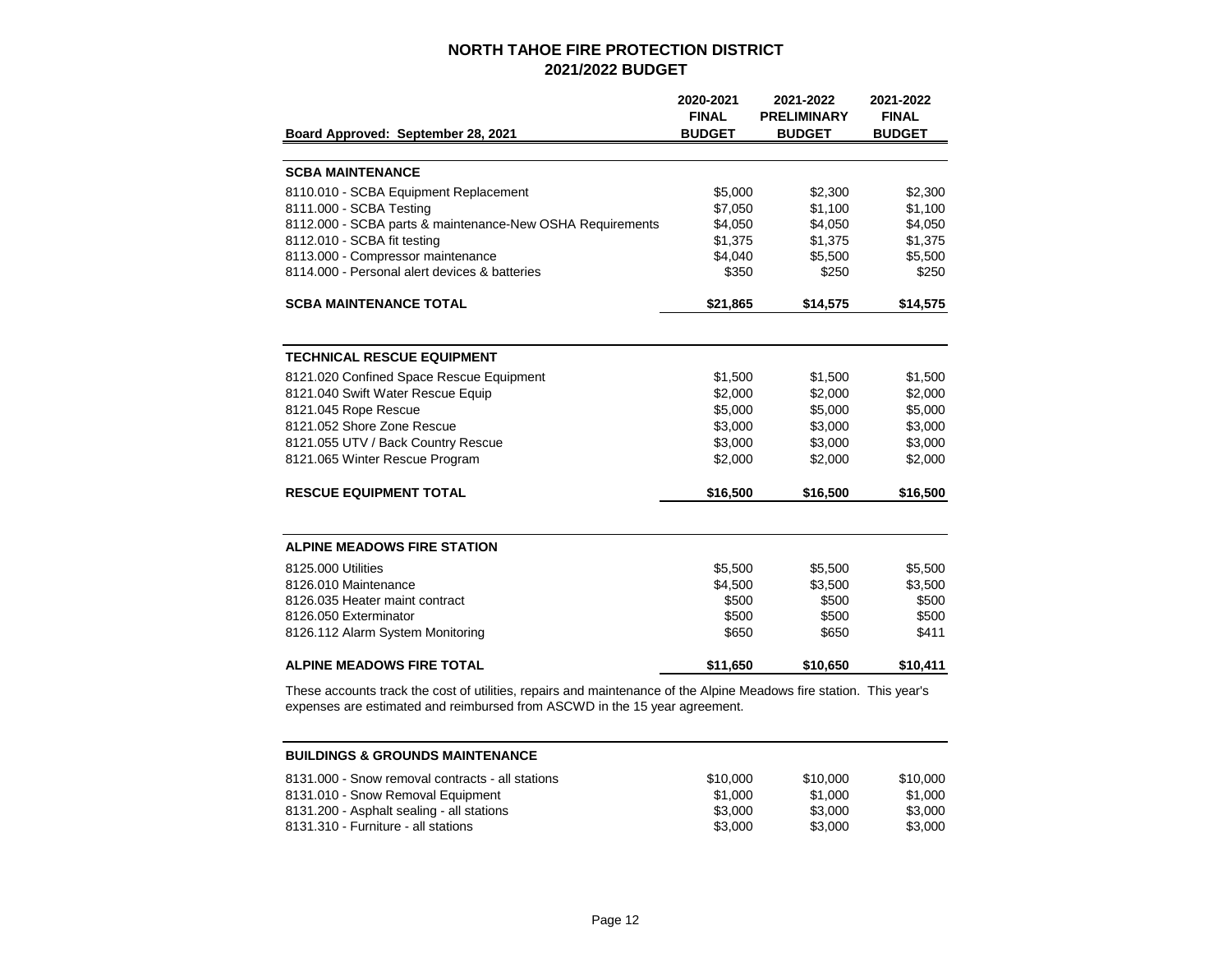|                                                       | 2020-2021<br><b>FINAL</b> | 2021-2022<br><b>PRELIMINARY</b> | 2021-2022<br><b>FINAL</b> |
|-------------------------------------------------------|---------------------------|---------------------------------|---------------------------|
| Board Approved: September 28, 2021                    | <b>BUDGET</b>             | <b>BUDGET</b>                   | <b>BUDGET</b>             |
| 8131.315 - Repairs                                    | \$15,000                  | \$15,000                        | \$15,000                  |
| 8131.330 - Facilities Tool Allowance                  | \$5,000                   | \$2,000                         | \$3,000                   |
| 8131.335 - Facilities Maintenance Consumable Supplies | \$1,500                   | \$1,500                         | \$1,500                   |
| 8131.340 - Security Enhancements                      | \$7,000                   | \$7,000                         | \$5,000                   |
| All Stations Repairs & Maintenance Total              | \$45,500                  | \$42,500                        | \$41,500                  |
| 8132.000 - Station 51 - repairs & maintenance         |                           |                                 |                           |
| 8132.010 Maintenance                                  | \$25,000                  | \$18,000                        | \$18,000                  |
| 8132.020 Sprinkler test                               | \$1,801                   | \$1,850                         | \$4,096                   |
| 8132.050 Exterminator                                 | \$500                     | \$500                           | \$500                     |
| 8132.097 CA Elevator Permit                           | \$850                     | \$850                           | \$850                     |
| 8132.098 Placer APCD Generator Permit                 | \$413                     | \$425                           | \$446                     |
| 8132.099 Placer APCD Haz Mat Permit                   | \$1,350                   | \$1,350                         | \$1,350                   |
| 8132.105 Window Cleaning                              | \$1,100                   | \$1,100                         | \$1,100                   |
| 8132.112 Alarm Monitoring                             | \$668                     | \$690                           | \$744                     |
| 8132.113 Alarm service                                | \$500                     | \$500                           | \$500                     |
| 8132.115 HVAC service contract                        | \$10,000                  | \$10,000                        | \$10,500                  |
| 8132.120 Elevator service/inspection/testing          | \$2,750                   | \$2,750                         | \$2,750                   |
| <b>Station 51 Repairs &amp; Maintenance Total</b>     | \$44,932                  | \$38,015                        | \$40,836                  |
| 8133.000 - Station 52 - repairs & maintenance         |                           |                                 |                           |
| 8133.010 Maintenance                                  | \$25,000                  | \$15,000                        | \$15,000                  |
| 8133.050 Exterminator                                 | \$500                     | \$500                           | \$500                     |
| 8133.096 Placer APCD Fuel Permit                      | \$145                     | \$150                           | \$157                     |
| 8133.097 Placer APCD Vapor Test                       | \$425                     | \$450                           | \$445                     |
| 8133.098 Placer APCD Generator Permit                 | \$413                     | \$425                           | \$446                     |
| 8133.099 Placer APCD Haz Mat Permit                   | \$1,500                   | \$1,500                         | \$1,500                   |
| 8133.112 Alarm Monitoring                             | \$656                     | \$680                           | \$711                     |
| 8133.113 Fuel Pump Repairs                            | \$500                     | \$500                           | \$500                     |
| <b>Station 52 Repairs &amp; Maintenance Total</b>     | \$29,139                  | \$19,205                        | \$19,259                  |
| 8134.000 - Station 53 - repairs & maintenance         |                           |                                 |                           |
| 8134.010 Maintenance                                  | \$5,000                   | \$5,000                         | \$5,000                   |
| 8134.020 Sprinkler Test                               | \$650                     | \$650                           | \$2,400                   |
| 8134.050 Exterminator                                 | \$500                     | \$500                           | \$500                     |
| 8134.098 Placer APCD Generator Permit                 | \$413                     | \$425                           | \$446                     |
| 8134.112 Alarm Monitoring                             | \$578                     | \$600                           | \$633                     |
| <b>Station 53 Repairs &amp; Maintenance Total</b>     | \$7,141                   | \$7,175                         | \$8,979                   |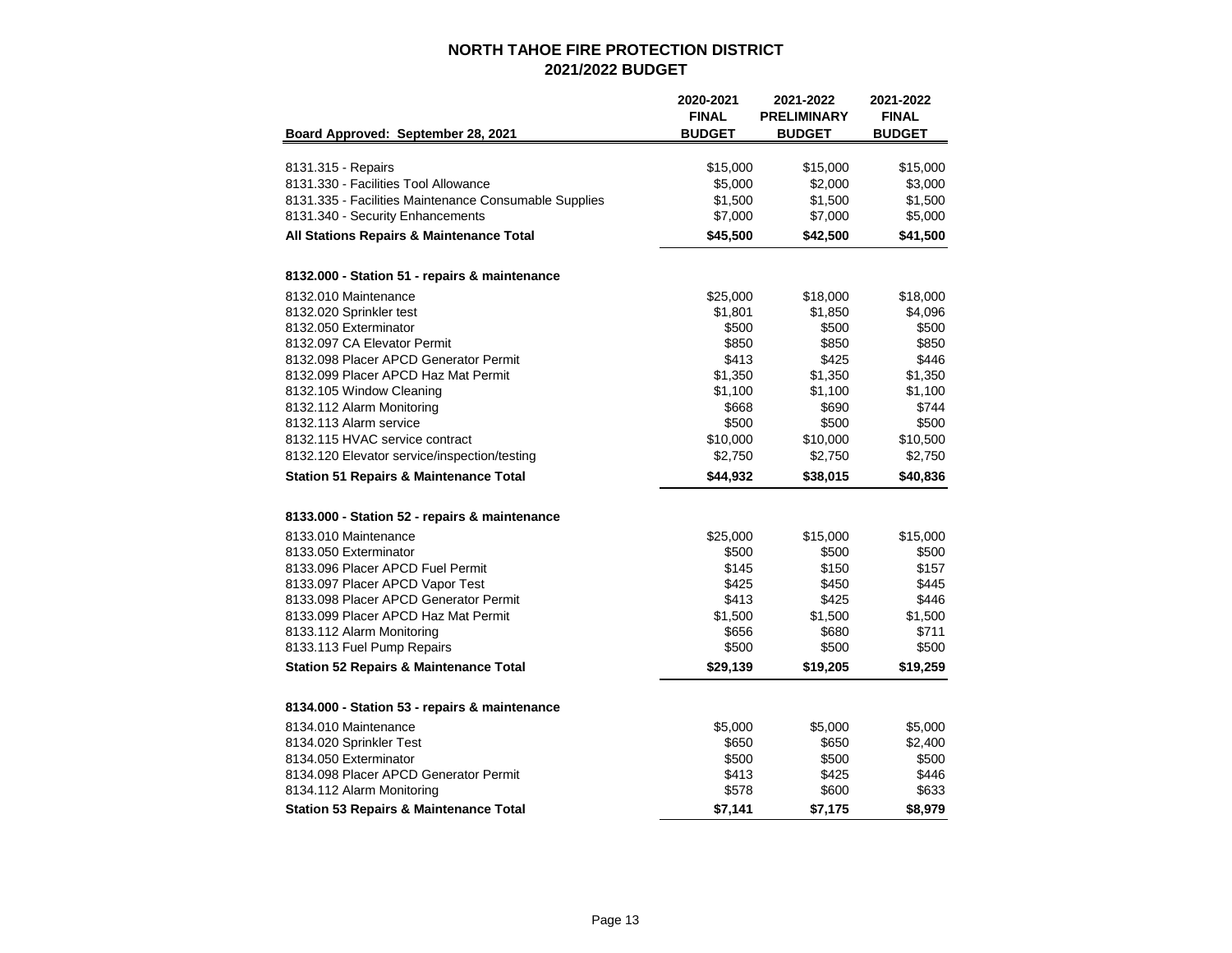|                                                       | 2020-2021<br><b>FINAL</b> | 2021-2022<br><b>PRELIMINARY</b> | 2021-2022<br><b>FINAL</b> |
|-------------------------------------------------------|---------------------------|---------------------------------|---------------------------|
| Board Approved: September 28, 2021                    | <b>BUDGET</b>             | <b>BUDGET</b>                   | <b>BUDGET</b>             |
| 8135.000 - Station 54 - repairs & maintenance         |                           |                                 |                           |
| 8135.010 Maintenance                                  |                           |                                 | \$4.000                   |
| 8135.020 Sprinkler Test                               | \$4,000<br>\$275          | \$4,000<br>\$300                | \$2,050                   |
| 8135.050 Exterminator                                 | \$500                     | \$500                           | \$500                     |
| 8135.098 Placer APCD Generator Permit                 | \$413                     | \$425                           | \$446                     |
| 8135.099 Placer APCD Haz Mat Permit                   | \$1,350                   | \$1,350                         | \$1,350                   |
| 8135.112 Alarm Monitoring                             | \$578                     | \$600                           | \$633                     |
| <b>Station 54 Repairs &amp; Maintenance Total</b>     | \$7,116                   | \$7,175                         | \$8,979                   |
|                                                       |                           |                                 |                           |
| 8136.000 - Station 55 - repairs & maintenance         |                           |                                 |                           |
| 8136.010 Maintenance                                  | \$5,000                   | \$5,000                         | \$5,000                   |
| 8136.050 Exterminator                                 | \$500                     | \$500                           | \$500                     |
| 8136.098 Placer APCD Generator Permit                 | \$413                     | \$425                           | \$446                     |
| 8136.112 Alarm System Monitoring                      | \$390                     | \$415                           | \$411                     |
| <b>Station 55 Repairs &amp; Maintenance Total</b>     | \$6,303                   | \$6,340                         | \$6,357                   |
| 8137.010 - Airport Storage                            | \$2,700                   | \$2,772                         | \$2,808                   |
|                                                       |                           |                                 |                           |
| 8140.020 - ARB Permits (3yr cycle - permits chippers) | \$2,500                   | \$0                             | \$0                       |
| <b>BUILDINGS &amp; GROUNDS MAINTENANCE TOTAL</b>      | \$145,331                 | \$123,182                       | \$128,718                 |
| <b>EMS PROGRAM</b>                                    |                           |                                 |                           |
| 8153.000 - Disposable supplies                        | \$60,000                  | \$60,000                        | \$60,000                  |
| 8153.010 - Medications                                | \$14,000                  | \$15,000                        | \$15,000                  |
| 8154.000 - Equipment replacement                      | \$14,746                  | \$14,746                        | \$14,746                  |
| 8154.010 - AED                                        | \$6,000                   | \$0                             | \$8,000                   |
| 8154.025 - Narcotic Vaults                            | \$7,000                   | \$0                             | \$0                       |
| 8155.020 Gurney PM                                    | \$6,690                   | \$6,690                         | \$6,690                   |
| 8155.030 Zoll (monitors PM)                           | \$4,500                   | \$4,500                         | \$4,500                   |
| 8156.000 - Oxygen gas                                 | \$2,078                   | \$2,500                         | \$2,500                   |
| 8158.000 - EPCR service fees/RMS                      | \$4,306                   | \$4,306                         | \$4,435                   |
| 8159.000 - IFT expenses                               | \$5,000                   | \$5,000                         | \$5,000                   |
| 8160,000 - SSV contract                               | \$2,078                   | \$2,000                         | \$2,000                   |
| 8161.000 - Billing fees                               | \$69,300                  | \$74,250                        | \$74,250                  |
| 8161.010 - Metro Fire GEMT admin fee                  | \$2,598                   | \$2,600                         | \$2,600                   |
| 8161.020 - GEMT QAF Fees                              | \$22,000                  | \$25,000                        | \$25,000                  |
| <b>EMS PROGRAM TOTAL</b>                              | \$220,296                 | \$216,592                       | \$224,721                 |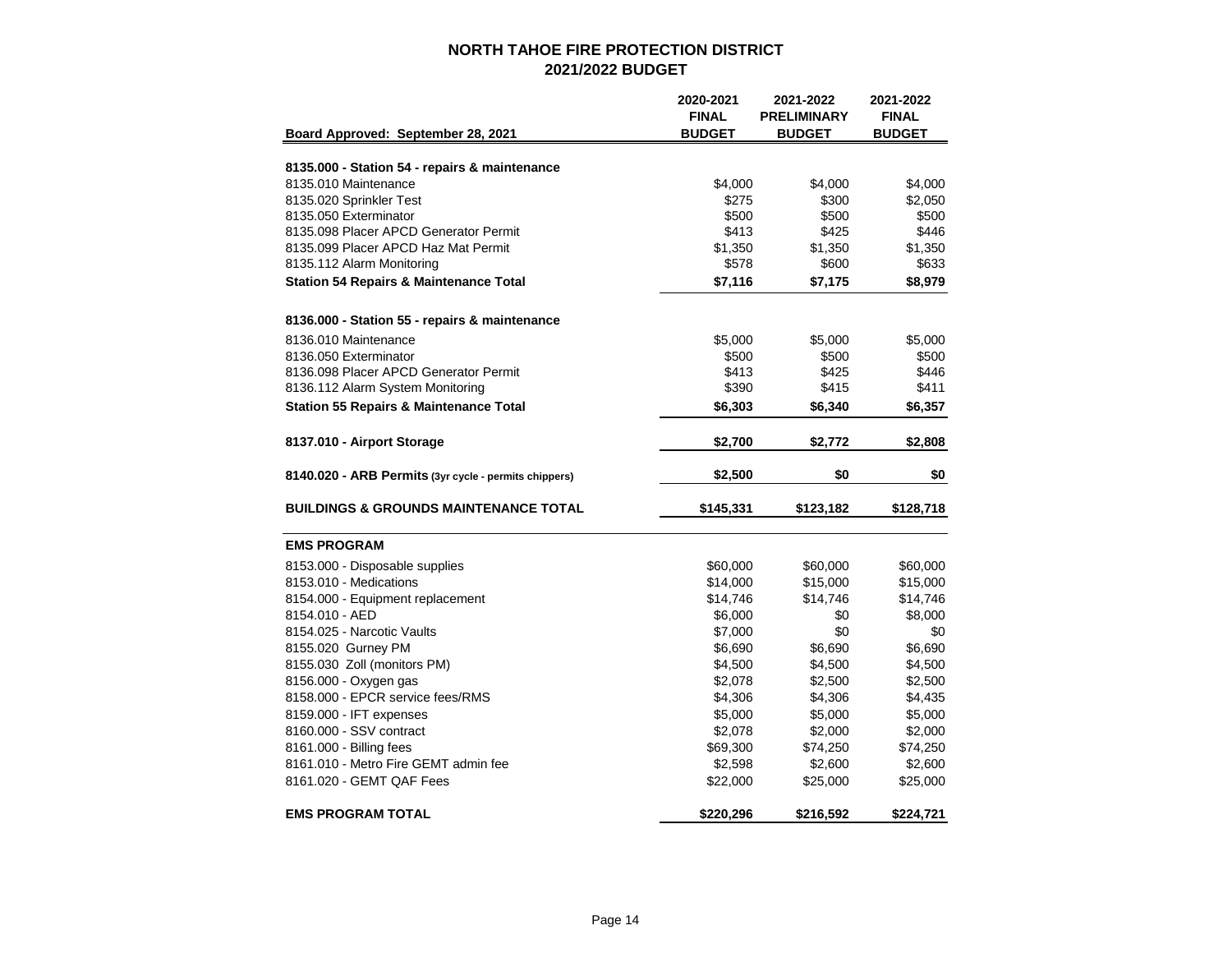| Board Approved: September 28, 2021                                                                                                                                                                                                              | 2020-2021<br><b>FINAL</b><br><b>BUDGET</b> | 2021-2022<br><b>PRELIMINARY</b><br><b>BUDGET</b> | 2021-2022<br><b>FINAL</b><br><b>BUDGET</b> |
|-------------------------------------------------------------------------------------------------------------------------------------------------------------------------------------------------------------------------------------------------|--------------------------------------------|--------------------------------------------------|--------------------------------------------|
|                                                                                                                                                                                                                                                 |                                            |                                                  |                                            |
| <b>SUBSCRIPTIONS &amp; MEMBERSHIPS</b>                                                                                                                                                                                                          |                                            |                                                  |                                            |
| 8181.000 - Publications                                                                                                                                                                                                                         | \$250                                      | \$250                                            | \$250                                      |
| 8182.000 - Memberships                                                                                                                                                                                                                          | \$12,000                                   | \$12,000                                         | \$12,000                                   |
| 8183,000 - CSFA dues                                                                                                                                                                                                                            | \$6,000                                    | \$6,000                                          | \$6,000                                    |
| <b>SUBSCRIPTIONS &amp; MEMBERSHIPS TOTAL</b>                                                                                                                                                                                                    | \$18,250                                   | \$18,250                                         | \$18,250                                   |
| <b>OFFICE SUPPLIES</b>                                                                                                                                                                                                                          |                                            |                                                  |                                            |
| 8186.000 - Copier lease                                                                                                                                                                                                                         | \$8,620                                    | \$9.041                                          | \$9,007                                    |
| 8187.000 - Disposable supplies                                                                                                                                                                                                                  | \$13,000                                   | \$13,000                                         | \$13,000                                   |
| 8189.000 - Postage & shipping                                                                                                                                                                                                                   | \$2,500                                    | \$2,500                                          | \$2,500                                    |
| 8193.000 - Checks, tax forms, e-filing                                                                                                                                                                                                          | \$400                                      | \$400                                            | \$400                                      |
| 8193.010 - Bank fees                                                                                                                                                                                                                            | \$500                                      | \$500                                            | \$500                                      |
| <b>OFFICE SUPPLIES TOTAL</b>                                                                                                                                                                                                                    | \$25,020                                   | \$25,441                                         | \$25,407                                   |
| <b>BOARD EXPENSES</b>                                                                                                                                                                                                                           |                                            |                                                  |                                            |
| 8201.000 - Medical insurance                                                                                                                                                                                                                    | \$99,436                                   | \$106,156                                        | \$110,281                                  |
| 8202.000 - Meeting fees                                                                                                                                                                                                                         | \$4,150                                    | \$4,300                                          | \$4,300                                    |
| 8202.020 - Board Member uniforms                                                                                                                                                                                                                | \$1,250                                    | \$1,250                                          | \$1,250                                    |
| 8205.000 - Awards ceremony                                                                                                                                                                                                                      | \$15,000                                   | \$10,000                                         | \$10,000                                   |
| 8208.000 - Election expenses                                                                                                                                                                                                                    | \$2,500                                    | \$2,500                                          | \$2,500                                    |
| <b>BOARD EXPENSES TOTAL</b>                                                                                                                                                                                                                     | \$122,336                                  | \$124,206                                        | \$128,331                                  |
| These accounts contain all costs associated with the District Board of Directors, including the cost of Board member<br>medical insurance, meetings and uniforms. In addition the District's employee awards ceremony is accounted for<br>here. |                                            |                                                  |                                            |

| <b>PROFESSIONAL EXPENSES</b>       |           |           |           |
|------------------------------------|-----------|-----------|-----------|
| 8211.010 - Annual audit            | \$30,000  | \$32,000  | \$30,000  |
| 8211.020 - OPEB Valuation          | \$2,070   | \$4,600   | \$4,320   |
| 8211.030 - Professional Services   | \$50,000  | \$40,000  | \$60,000  |
| 8211.040 - Payroll Services        | \$4,463   | \$4.700   | \$4.424   |
| 8211,080 - Prevention Consultant   | \$4,000   | \$6,000   | \$6,000   |
| 8213.000 - Legal fees              | \$60,000  | \$75,000  | \$75,000  |
| <b>PROFESSIONAL EXPENSES TOTAL</b> | \$150.533 | \$162,300 | \$179.744 |

These accounts includes the cost of the annual audit and the bi-annual valuation of the District's OPEB liability. Also included are fees to outsource Payroll and Accounts Payable, monies for the Prevention consultant, and other professional services. Legal fees include the contract with Porter/Simon and the hourly contract for labor issues with Dan Coyle.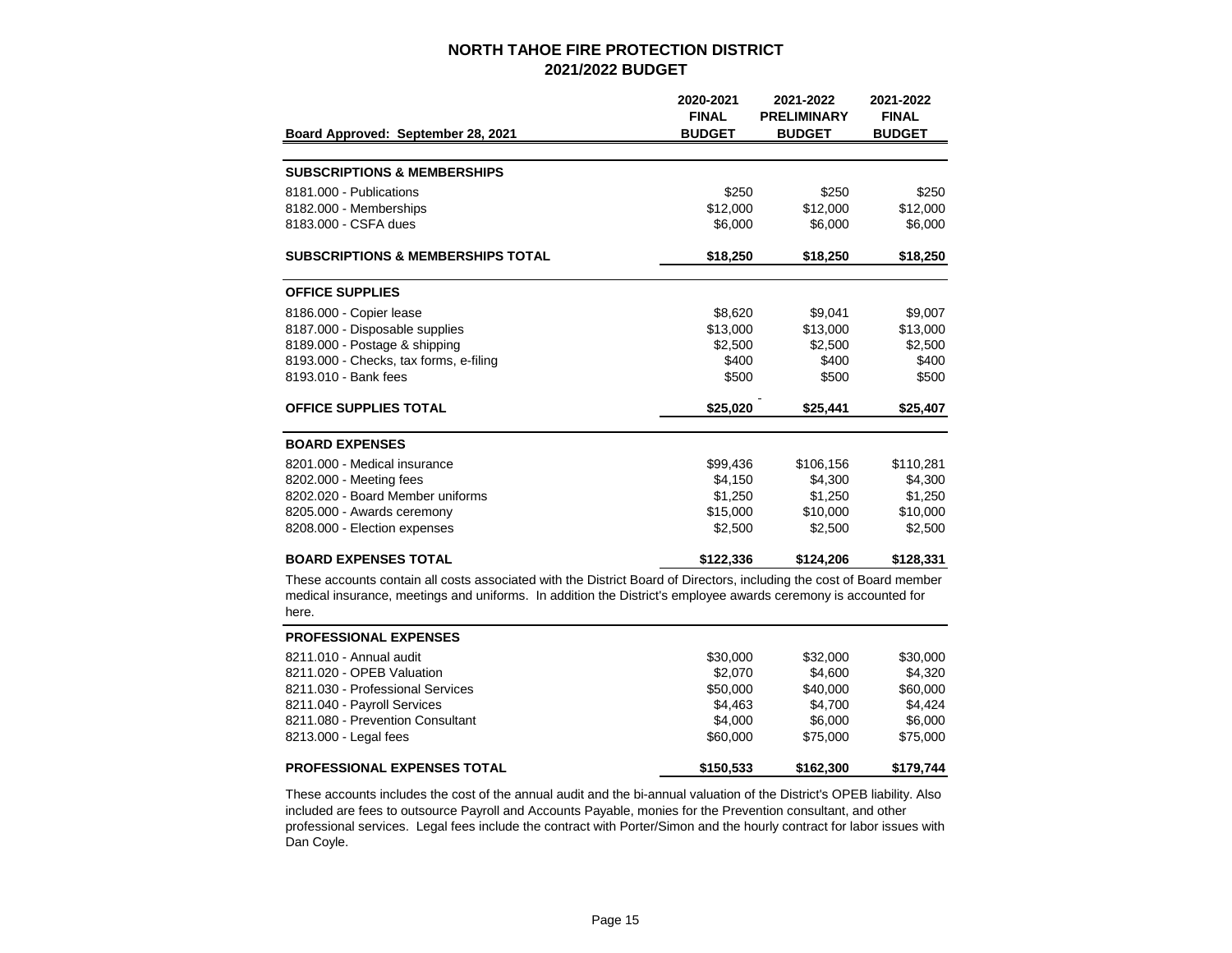| Board Approved: September 28, 2021      | 2020-2021<br><b>FINAL</b><br><b>BUDGET</b> | 2021-2022<br><b>PRELIMINARY</b><br><b>BUDGET</b> | 2021-2022<br><b>FINAL</b><br><b>BUDGET</b> |
|-----------------------------------------|--------------------------------------------|--------------------------------------------------|--------------------------------------------|
|                                         |                                            |                                                  |                                            |
| <b>OTHER SERVICES</b>                   |                                            |                                                  |                                            |
| 8216.000 - AB-2838.000 - LAFCO          | \$7,747                                    | \$8,000                                          | \$6.807                                    |
| 8217.000 - Legislative advocacy/grants  | \$12,000                                   | \$12,000                                         | \$12,000                                   |
| 8219.000 - Grass Valley Dispatch        | \$145.641                                  | \$152.924                                        | \$152,924                                  |
| 8220.035 - CFD                          | \$1,500                                    | \$1,500                                          | \$1,500                                    |
| 8220.070 - Contractual Services         | \$40,000                                   | \$40,000                                         | \$40,000                                   |
| 8220.080 - Wetland Monitoring STN 51    | \$2,500                                    | \$2,500                                          | \$2,500                                    |
| 8221,000 - SB-2557 & tax collection fee | \$143,723                                  | \$154,510                                        | \$158,788                                  |
| 8222.000 - Outside Services             | \$10,000                                   | \$10,000                                         | \$10,000                                   |
| <b>OTHER SERVICES TOTAL</b>             | \$363,111                                  | \$381.434                                        | \$384,519                                  |

LAFCO charges are computed based on budget size and are non-negotiable.

The contract for legislative advocacy and grant procurement is with Sustainable Community Advocates. The Placer County Fee to collect the property taxes, special tax and benefit assessment are non-negotiable. The District has contracted with Grass Valley Dispatch to perform dispatch services.

| <b>PUBLICATIONS &amp; NOTICES</b>                                               |                      |                      |                      |
|---------------------------------------------------------------------------------|----------------------|----------------------|----------------------|
| 8224.000 - Legal notices/advertisements                                         | \$2,500              | \$2.500              | \$2,500              |
| <b>PUBLICATIONS &amp; NOTICES TOTAL</b>                                         | \$2,500              | \$2,500              | \$2,500              |
| <b>TRAVEL &amp; MEETINGS</b>                                                    |                      |                      |                      |
| 8227.000 - Travel & meetings & workshops<br>8227.100 - District Hosted Meetings | \$10,000<br>\$10,000 | \$10,000<br>\$10,000 | \$10,000<br>\$10,000 |
| <b>TRAVEL &amp; MEETINGS TOTAL</b>                                              | \$20,000             | \$20,000             | \$20,000             |

These funds account for the cost of District hosted meetings at any station and meals provided at fires and incidents and strike teams as well as expenses associated with travel and meetings at other locations and including a contingency for unanticipated travel.

| <b>HAZ-MAT TOTAL</b>                       | \$5,000 | \$5,000 | \$5,000 |
|--------------------------------------------|---------|---------|---------|
| 8234.000 - Equipment repairs & replacement | \$3,500 | \$3.500 | \$3,500 |
| 8231.000 - Disposable supplies             | \$1,500 | \$1,500 | \$1,500 |
| <b>HAZ-MAT</b>                             |         |         |         |

This accounts for the costs associated with the District's Hazardous Material program. The budget includes the annual calibration of sensors in the gas detectors and the replacement of disposable supplies if used at an incident.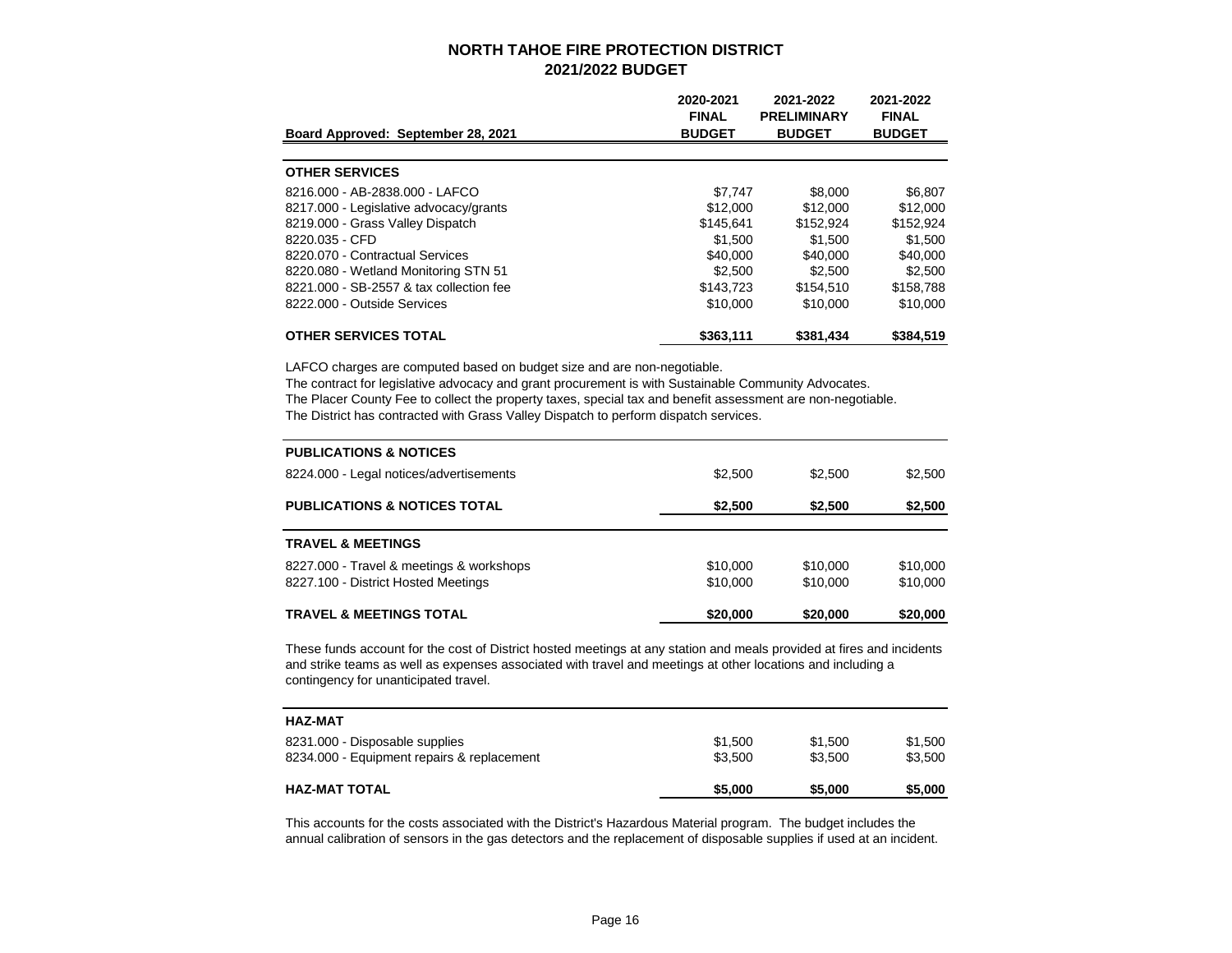|                                              | 2020-2021<br><b>FINAL</b> | 2021-2022<br><b>PRELIMINARY</b> | 2021-2022<br><b>FINAL</b> |
|----------------------------------------------|---------------------------|---------------------------------|---------------------------|
| Board Approved: September 28, 2021           | <b>BUDGET</b>             | <b>BUDGET</b>                   | <b>BUDGET</b>             |
|                                              |                           |                                 |                           |
| <b>SPECIAL DISTRICT EXPENSES</b>             |                           |                                 |                           |
| 8241.000 - Goodwill                          | \$500                     | \$500                           | \$500                     |
| 8243.000 - Photos & inventory tags, ID cards | \$1,000                   | \$1,000                         | \$1,000                   |
| 8244.010 - Pictures                          | \$1,000                   | \$1,000                         | \$1,000                   |
| <b>SPECIAL DISTRICT EXPENSES TOTAL</b>       | \$2,500                   | \$2,500                         | \$2,500                   |
| <b>HYDRANTS</b>                              |                           |                                 |                           |
| 8253.000 - Supplies/Maintenance              | \$1,000                   | \$1,000                         | \$1,000                   |
| <b>HYDRANTS TOTAL</b>                        | \$1,000                   | \$1,000                         | \$1,000                   |
| <b>SUPPRESSION</b>                           |                           |                                 |                           |
| 8256.000 - Wildland equipment/foam/tools     | \$12,000                  | \$10,950                        | \$10,950                  |
| 8257.000 - Structure equipment/hose/tools    | \$15,000                  | \$15,000                        | \$20,000                  |
| 8257.010 - Hose and Supplies                 | \$0                       | \$2,500                         | \$2,500                   |
| 8257.050 - Ladder - replacement              | \$1,150                   | \$0                             | \$0                       |
| 8258.000 - Strike Team expenses              | \$410,000                 | \$620,000                       | \$620,000                 |
| 8258.010 - Incident Rehab (meals/logistics)  | \$1,500                   | \$1,500                         | \$1,500                   |
| 8258.020 - Air Operations                    | \$4,000                   | \$4,000                         | \$4,000                   |
| <b>SUPPRESSION TOTAL</b>                     | \$443,650                 | \$653,950                       | \$658,950                 |
| <b>UTILITIES</b>                             |                           |                                 |                           |
| 8261.000 - Natural gas                       | \$26,500                  | \$26,500                        | \$27,825                  |
| 8262.000 - Electricity                       | \$41,550                  | \$41,550                        | \$52,188                  |
| 8263.000 - Sewer & water                     | \$25,050                  | \$27,250                        | \$32,796                  |
| 8264.000 - Garbage                           | \$6,800                   | \$6,800                         | \$8,400                   |
| 8265.000 - Phones & computer lines           | \$36,000                  | \$45,000                        | \$46,000                  |
| <b>UTILITIES TOTAL</b>                       | \$135,900                 | \$147,100                       | \$167,209                 |

These accounts cover the cost of utilities for all stations including natural gas, electricity, sewer and water, garbage collection, land line phone and computer lines.

| <b>FIRE PREVENTION</b>                          |          |          |          |
|-------------------------------------------------|----------|----------|----------|
| 8281.000 - Third Party Plan Check               | \$15,000 | \$10,000 | \$10,000 |
| 8282.000 - Codes & subscriptions                | \$2,300  | \$2,300  | \$2,300  |
| 8282.020 - Buellton Fire Prevention Institute   | \$5,000  | \$5,000  | \$5,000  |
| 8283.000 - Public Education                     | \$1,000  | \$1,000  | \$1,000  |
| 8284.000 - Alpine Meadows Fire Fuels Management | \$5.055  | \$10.535 | \$10.535 |
| 8285.000 - Forms & supplies                     | \$800    | \$800    | \$800    |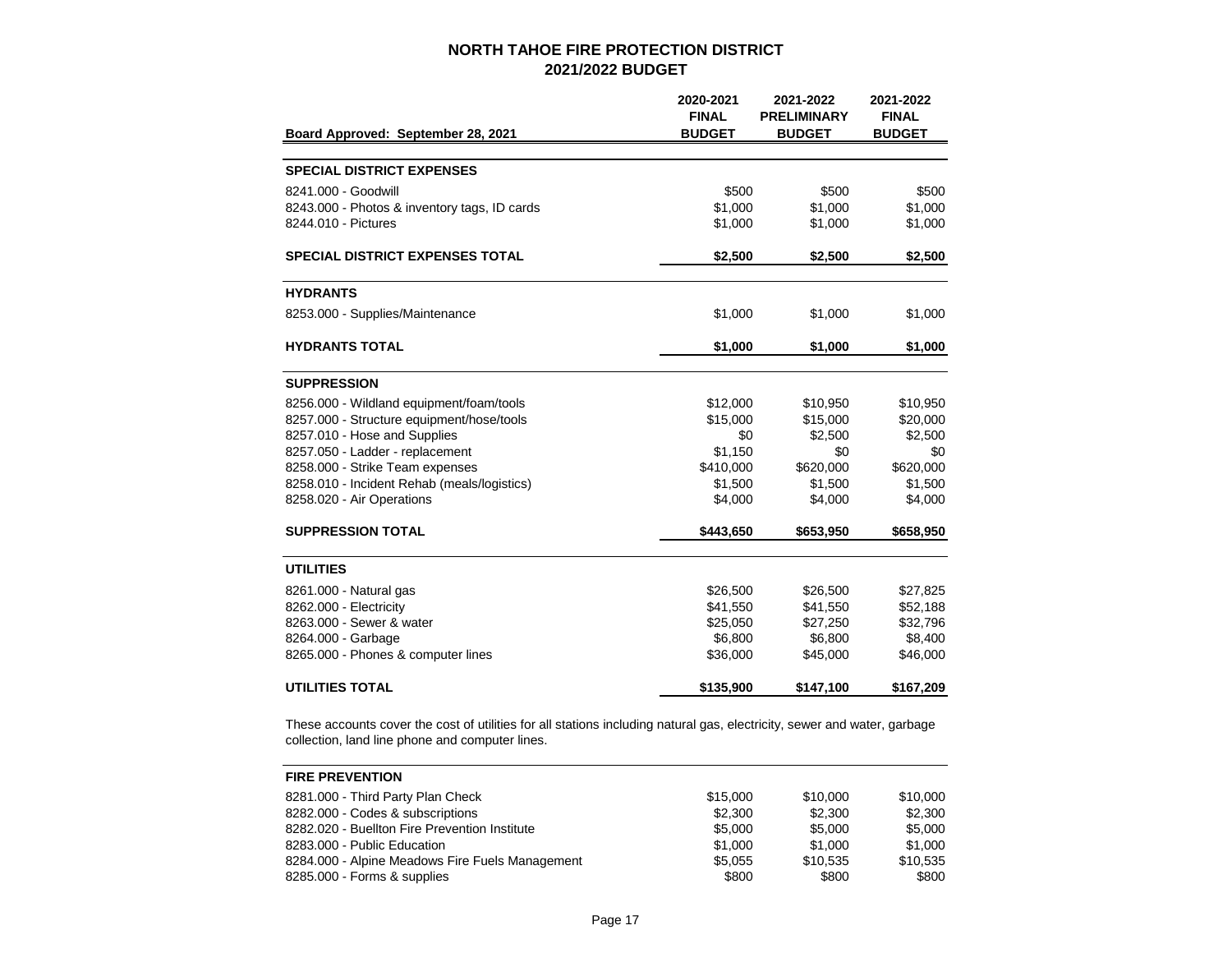|                                                                              | 2020-2021<br><b>FINAL</b> | 2021-2022<br><b>PRELIMINARY</b> | 2021-2022<br><b>FINAL</b> |
|------------------------------------------------------------------------------|---------------------------|---------------------------------|---------------------------|
| Board Approved: September 28, 2021                                           | <b>BUDGET</b>             | <b>BUDGET</b>                   | <b>BUDGET</b>             |
| 8287.005 - Third Party Investigations                                        | \$6,000                   | \$6,000                         | \$6,000                   |
| 8287.010 - Investigation Supplies                                            | \$1,000                   | \$1,000                         | \$1,000                   |
| 8288.000 - Associations                                                      | \$500                     | \$500                           | \$500                     |
| 8288.010 - Water Flow Test Kit                                               | \$200                     | \$200                           | \$589                     |
| 8288.020 - STR/VHR                                                           | \$200                     | \$200                           | \$200                     |
| <b>FIRE PREVENTION TOTAL</b>                                                 | \$37,055                  | \$37,535                        | \$37,924                  |
| <b>GRANTS</b>                                                                |                           |                                 |                           |
| 8291.000 - CalFire - Evacuation Guide                                        | \$0                       | \$0                             | \$8,500                   |
| 8293.001 - SNPLMA R15 - Hazardous Fuels                                      | \$131,000                 | \$90,000                        | \$90,000                  |
| 8293.016 - SNPLMA R16 - Fire Adapted Communities (FAC)                       | \$295,273                 | \$284,745                       | \$284,745                 |
| 8293.017 - SNPLMA R16 - PTEIR - BLM                                          | \$21,681                  | \$34,000                        | \$34,000                  |
| 8293.034 - FEMA Fire Prevention & Safety Grant                               | \$0                       | \$0                             | \$128,123                 |
| 8294.014 - FEMA Fuels Reduction                                              | \$188,183                 | \$385,000                       | \$385,000                 |
| 8294.017 - SNPLMA R16 - CTC Hazardous Fuels                                  | \$4,487                   | \$5,000                         | \$5,000                   |
| 8295.002 - CA Fire Safe Council - Preparedness Grant                         | \$0                       | \$3,000                         | \$1,046                   |
| 8295.010 - NTPUD                                                             | \$0                       | \$6,765                         | \$6,765                   |
| <b>GRANTS TOTAL</b>                                                          | \$640,624                 | \$808,510                       | \$943,179                 |
| <b>TRAINING AND SAFETY</b>                                                   |                           |                                 |                           |
|                                                                              |                           |                                 |                           |
| 8301.020 - Line Safety Staff Development                                     | \$28,000                  | \$38,000                        | \$38,000                  |
| 8301.040 - Chief Officer Development                                         | \$7,000                   | \$10,000                        | \$10,000                  |
| 8301.060 - Administrative Development                                        | \$6,000                   | \$6,000                         | \$6,000                   |
| 8301.080 - Executive Officer Development                                     | \$1,200<br>\$10,000       | \$1,500                         | \$1,500<br>\$15,000       |
| 8302.020 - Prevention Development<br>8302.080 - Training Officer Development | \$1,000                   | \$15,000<br>\$1,000             | \$1,000                   |
| 8303.020 - Mechanic Development                                              | \$2,000                   | \$2,000                         | \$2,000                   |
| 8303.040 - Specialty Staff (Tech, Haz Mat, SCBA, GIS.)                       | \$20,000                  | \$25,000                        | \$25,000                  |
| 8304.040 - Board Member Development                                          | \$2,000                   | \$1,500                         | \$1,500                   |
| 8305.010 - Training Subscriptions                                            | \$2,000                   | \$2,000                         | \$2,000                   |
| 8305.020 - Training Materials                                                | \$8,000                   | \$10,000                        | \$10,000                  |
| 8305.030 - Training Facility (Burn bldg, Conf Ctr)                           | \$10,000                  | \$10,000                        | \$10,000                  |
| 8305.040 - Recruitment expenses-FF/Cap/BC Test                               | \$9,000                   | \$11,000                        | \$11,000                  |
| 8305.070 - Full-Time Medic / EMT CE's                                        | \$27,300                  | \$27,600                        | \$27,600                  |
| <b>TRAINING AND SAFETY TOTAL</b>                                             | \$133,500                 | \$160,600                       | \$160,600                 |
| <b>OTHER SPECIAL TRAINING</b>                                                |                           |                                 |                           |
| 8311.020 - EMS License and Certificate Fees                                  | \$4,000                   | \$4,000                         | \$4,000                   |
| 8311.025 - EMS Education                                                     | \$6,500                   | \$9,500                         | \$9,500                   |
| 8311.040 - DMV license and Certificate Fees                                  | \$1,000                   | \$1,000                         | \$1,000                   |
| 8311.060 - Physicals (DMV, RTW, Pre-Emp)                                     | \$6,500                   | \$6,500                         | \$6,500                   |
| 8312.020 - Fitness Equip Maint & Repairs                                     | \$1,000                   | \$1,400                         | \$1,400                   |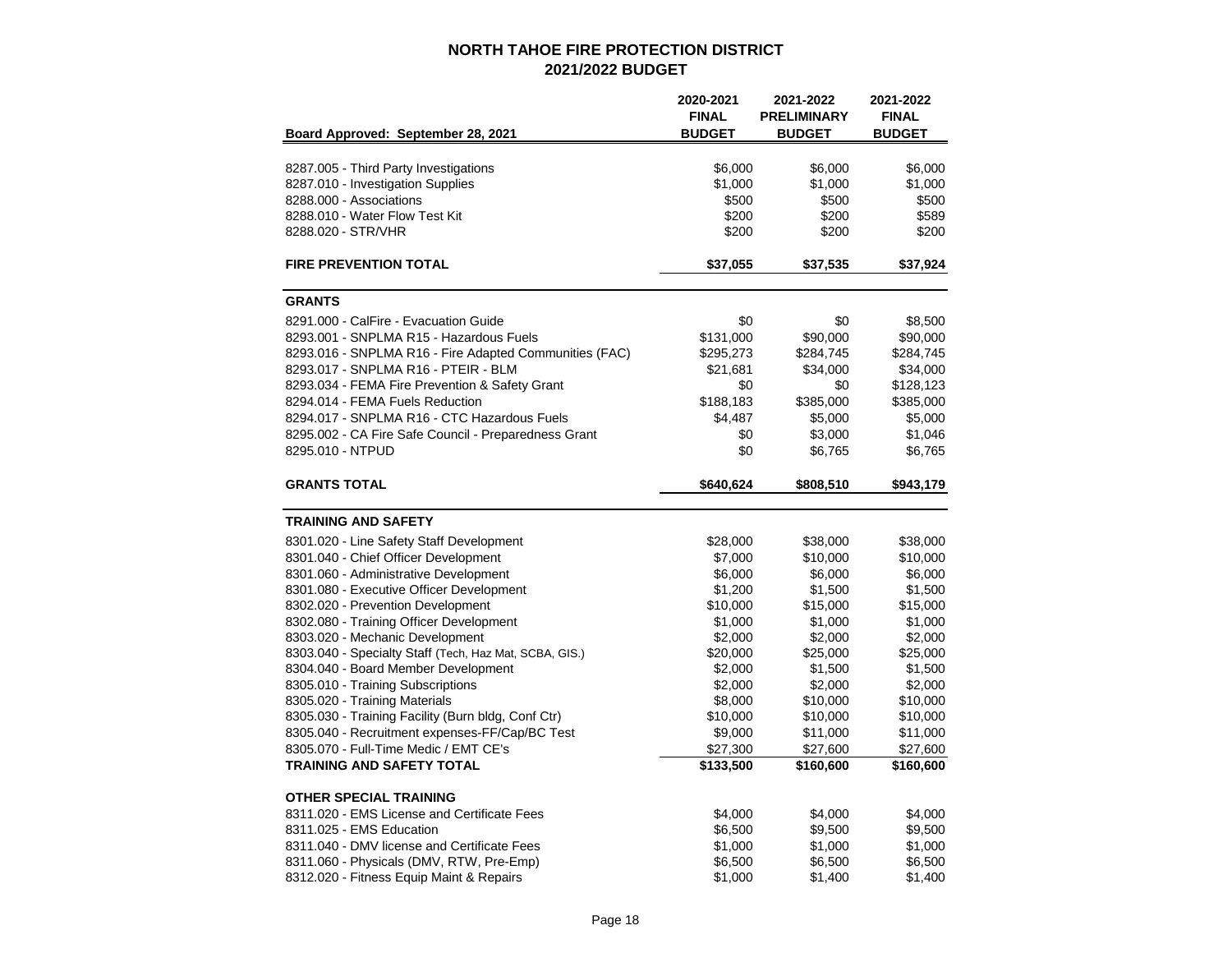| Board Approved: September 28, 2021     | 2020-2021<br><b>FINAL</b><br><b>BUDGET</b> | 2021-2022<br><b>PRELIMINARY</b><br><b>BUDGET</b> | 2021-2022<br><b>FINAL</b><br><b>BUDGET</b> |
|----------------------------------------|--------------------------------------------|--------------------------------------------------|--------------------------------------------|
|                                        |                                            |                                                  |                                            |
| 8312.040 - Fitness Equip Replacement   | \$8,000                                    | \$4,000                                          | \$4.000                                    |
| 8313.040 - Wellness Program            | \$24,000                                   | \$24,000                                         | \$24.000                                   |
| 8313.080 - Safety equipment & supplies | \$1.500                                    | \$1,500                                          | \$1,500                                    |
| OTHER SPECIAL TRAINING TOTAL           | \$52,500                                   | \$51,900                                         | \$51,900                                   |
| <b>TRAINING TOTAL</b>                  | \$186,000                                  | \$212,500                                        | \$212,500                                  |

The District training program is multi-faceted and has numerous objectives for the coming year. This includes hosting or sending employees to classes necessary to meet career development objectives, conducting spring and fall driver/operator classes, an ambulance and utility driver class for new fire fighters, continued staff training for safety and injury prevention and hosting the requisite mandated training for CPR, Haz Mat, Blood borne Pathogens, TB, PFT, fit testing, HIPAA and other Cal-OSHA mandates.

Also this accounts for the contract with an outside vendor to manage the mandated blood borne pathogen program records, safety equipment and supplies, turn-out laundering, mandated DMV physicals for commercial Class "B" drivers and pre-employment physicals.

The District will provide training to the Administrative staff. Board members will continue to attend classes to enhance their positions.

| <b>FIRE SUPPRESSION ASSESSMENT</b>        |           |           |           |
|-------------------------------------------|-----------|-----------|-----------|
| 8315.010 - Biomass Removal/Transportation | \$10,000  | \$10,000  | \$10,000  |
| 8316.000 - Wildland Fire Detection        | \$0       | \$15,000  | \$15,000  |
| 8318.000 - Handcrew/Chipping              | \$90,000  | \$75,000  | \$75,000  |
| 8319.095 - Forest Fuels program supplies  | \$2,500   | \$2.500   | \$2,500   |
| 8320.030 - Pub Ed Supplies/Advertising    | \$4.815   | \$4.815   | \$4.815   |
| 8327,000 - PIO                            | \$5,380   | \$5,380   | \$5,380   |
| 8327.010 - CERT / CEIT                    | \$6,500   | \$6.500   | \$6,500   |
| <b>FIRE SUPRESSION ASSESSMENT TOTAL</b>   | \$119.195 | \$119,195 | \$119,195 |

As a result of the voter approved Fire Suppression Assessment the District has embarked on fire suppression, prevention activities and CERT (Citizen Emergency Response Team).

| 8999.100 - UNALLOCATED ACCOUNT TOTAL | \$0          | \$0          | \$0          |
|--------------------------------------|--------------|--------------|--------------|
| <b>TOTAL PROGRAMS AND SERVICES</b>   | \$3,414,020  | \$3,821,859  | \$4,103,967  |
| <b>TOTAL OPERATING EXPENSES</b>      | \$15,955,792 | \$16,841,734 | \$16,995,691 |